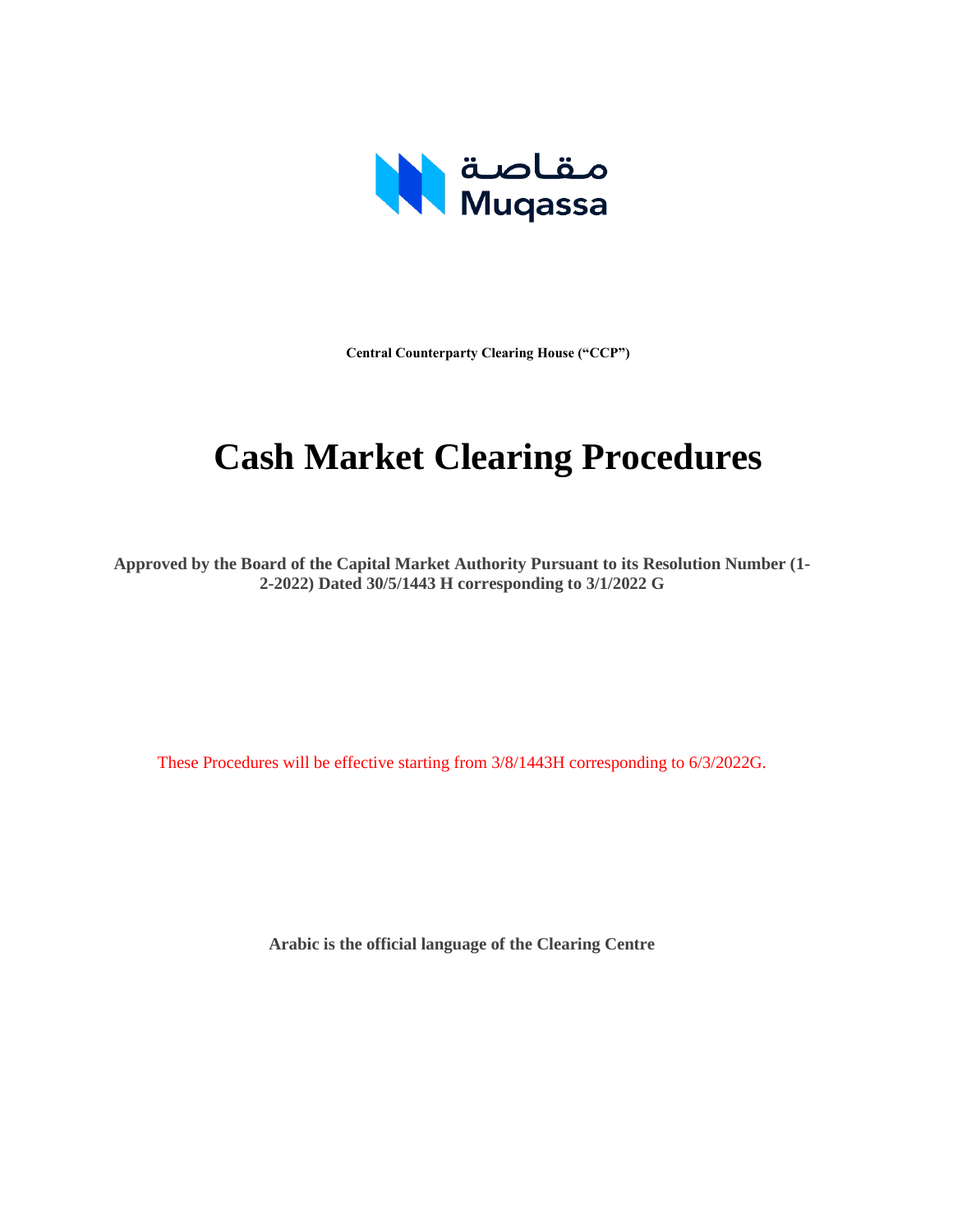#### **Table of Content**

| $\mathbf{1}$ . |  |
|----------------|--|
| 2.             |  |
| 3.             |  |
| 4.             |  |
| 5.             |  |
| 6.             |  |
| 7.             |  |
| 8.             |  |
|                |  |
| 9.             |  |
| 10.            |  |
| 11.            |  |
| 12.            |  |
|                |  |
| 13.            |  |
| 14.            |  |
| 15.            |  |
| 16.            |  |
| 17.            |  |
| 18.            |  |
|                |  |
| 19.            |  |
| 20.            |  |
| 21.            |  |
| 22.            |  |
| 23.            |  |
| 24.            |  |
| 25.            |  |
| 26.            |  |
| 27.            |  |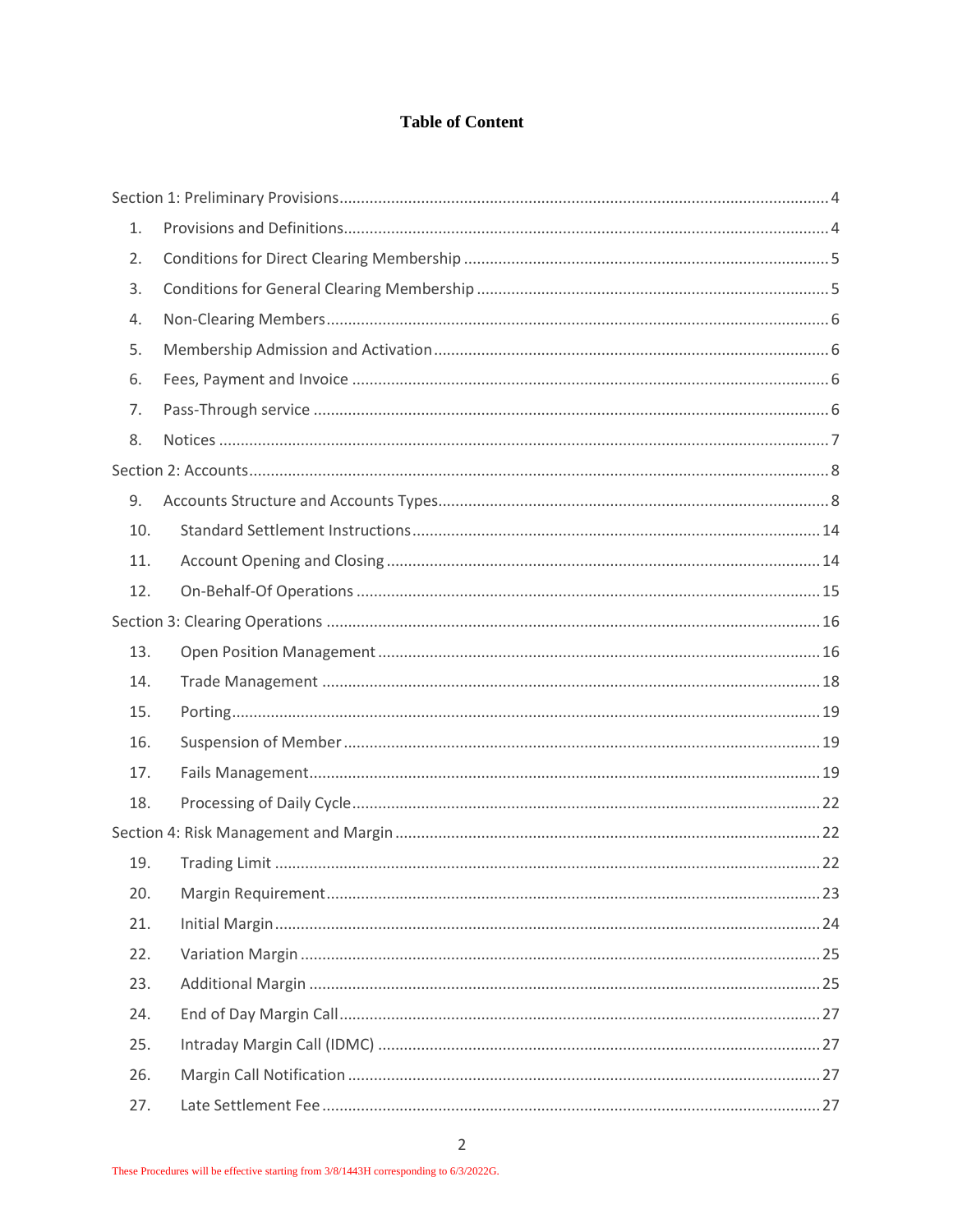| 28. |  |
|-----|--|
|     |  |
| 29. |  |
| 30. |  |
| 31. |  |
| 32. |  |
| 33. |  |
| 34. |  |
| 35. |  |
| 36. |  |
| 37. |  |
|     |  |
| 38. |  |
| 39. |  |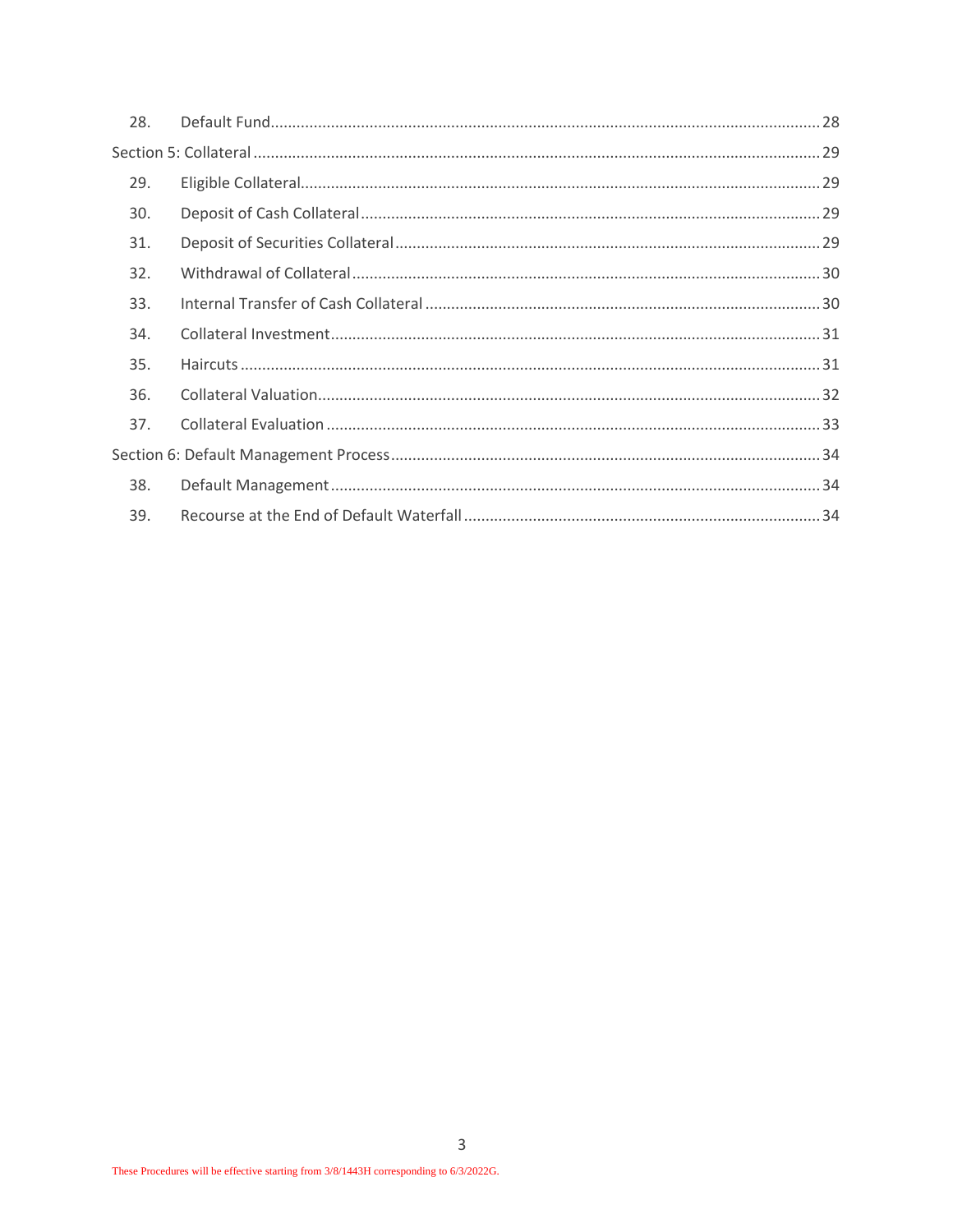## **Section 1: Preliminary Provisions**

#### <span id="page-3-1"></span><span id="page-3-0"></span>**1. Provisions and Definitions**

- **1.1.** This document specifies Cash Market Clearing Procedures that Members must follow to comply with provisions of the Securities Clearing Centre Rules.
- **1.2.** The expressions and terms in these Procedures carry the same meaning as they do in the Capital Market Law, and Glossary of Defined Terms Used in the Exchange Rules unless the text explicitly notes an alternate meaning.
- **1.3.** These Procedures will enter into effect as per its approval resolution.
- **1.4.** Clearing Member stated in these Procedures covers General Clearing Member and Direct Clearing Member; Member stated in these Procedures means Clearing Member and Non-Clearing Member together.
- **1.5.** In these Procedures, the following terms shall have the following meanings unless context otherwise requires:

**Cash Market:** market in which the assets are traded for cash and immediate delivery (up to  $T+5$ ).

**Clearing House System:** means an application interface to process clearing operations and get related reports at Clearing House.

**Delta Hedge:** means Margin methodology used by Clearing House for the calculation of Margin requirement based on the portfolio-based risk management algorithm.

**End-Client:** a person that the relevant Depository Centre Account is opened under its name.

**External Account ID:** means a unique code composed of identifier published by Clearing House, SARIE Code and account number of the Bank in SARIE.

**IBAN**: means International Bank Account Number.

**Intended Settlement Date**: intended settlement date of the Open Position.

**Mark-to-Market:** revaluation of the Open Positions and/or Collateral for a specific account with the prices determined by the Clearing House.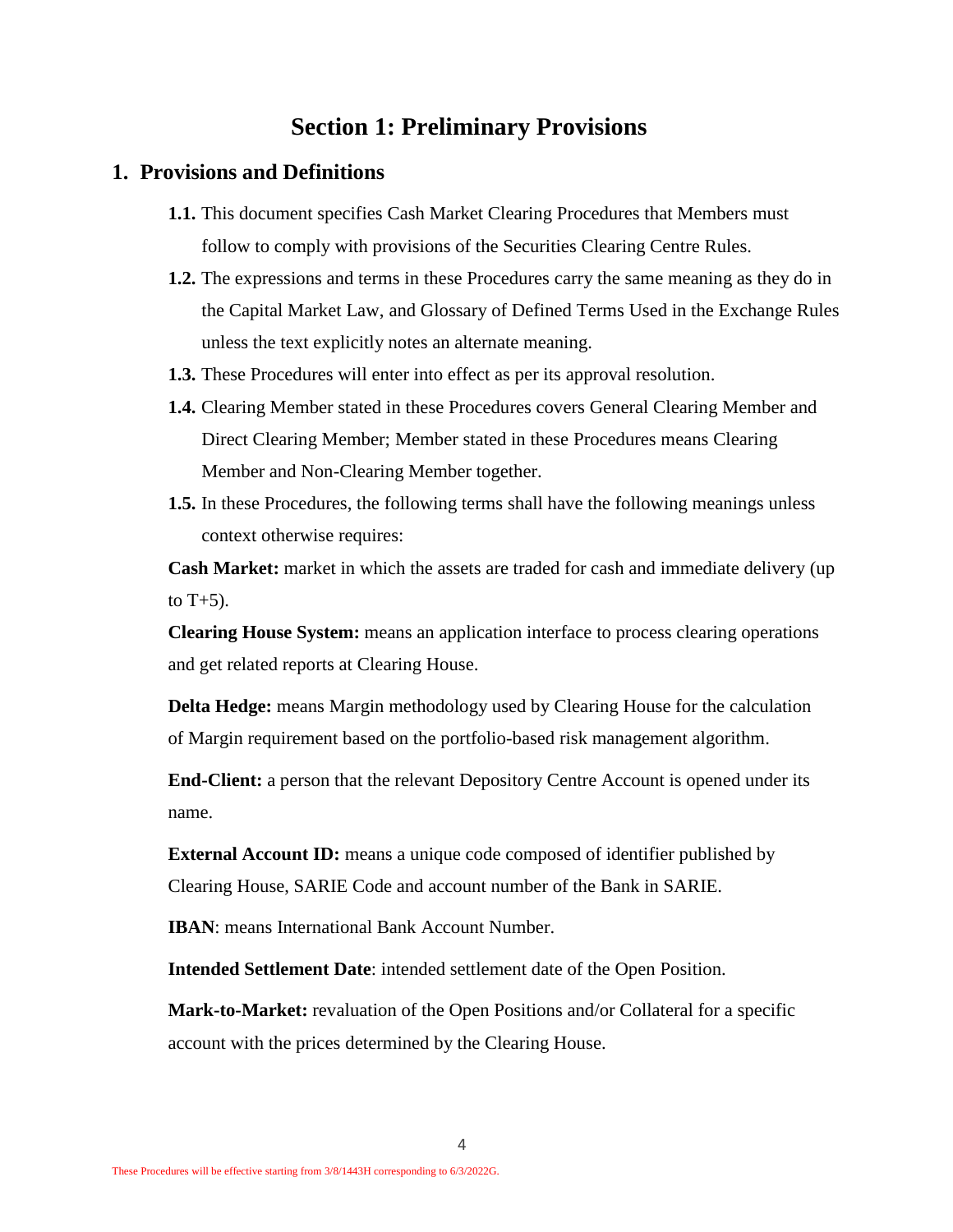**Standard Portfolio Analysis of Risk (SPAN):** means a methodology for calculating portfolio-based Margin requirements.

**Standard Settlement Instructions:** the set of information that facilitate the processing of securities and/or cash transactions between accounts in accordance with Section (10) of these Procedures.

**Stress Testing:** means estimation of credit exposures that would result from the realization of extreme price changes.

## <span id="page-4-0"></span>**2. Conditions for Direct Clearing Membership**

- **2.1.** An applicant that wishes to apply for a Direct Clearing Membership must meet, in addition to the conditions listed in Article 7 and 8 of the Securities Clearing Centre Rules, the following conditions:
- **2.1.1.** have a minimum internal credit score of 5 based on Clearing House credit criteria methodology published on its website;
- **2.1.2.** have an agreement with a Local Bank acting as paying agent for cash transactions including Collateral transfers.

### <span id="page-4-1"></span>**3. Conditions for General Clearing Membership**

- **3.1.** An applicant that wishes to apply for a General Clearing Membership must meet, in addition to conditions listed in Article 7 and 9 of the Securities Clearing Centre Rules, the following conditions:
- **3.1.1.** the minimum capital requirements stipulated in the table below;

| <b>Number of Non-Clearing Members</b>  | <b>Minimum Capital Requirement</b> |
|----------------------------------------|------------------------------------|
| From 1 to 3                            | 100,000,000 Saudi Riyals           |
| From 4 to 7                            | 200,000,000 Saudi Riyals           |
| Above $7*$                             | 300,000,000 Saudi Riyals           |
| *Subject to Clearing House's approval. |                                    |

**3.1.2.** have a minimum internal credit score of 4 based on Clearing House credit criteria methodology published on its website;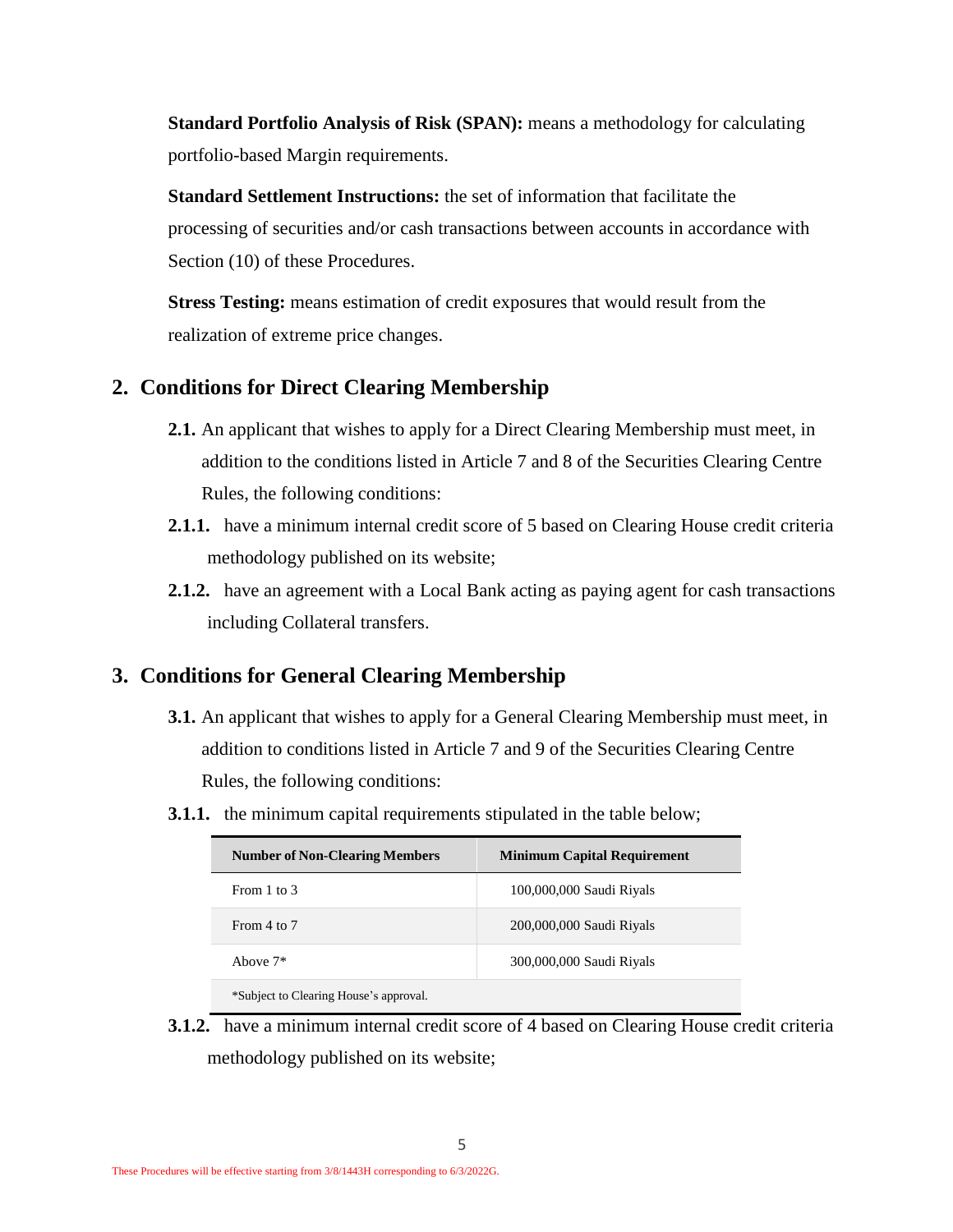**3.1.3.** be a Local Bank or have an agreement with a Local Bank acting as paying agent for cash transactions including collateral transfers.

#### <span id="page-5-0"></span>**4. Non-Clearing Members**

- **4.1.** Each Non-Clearing Member can only appoint one General Clearing Member to clear its transactions.
- **4.2.** An applicant that wishes to apply for a Non-Clearing Membership must meet the conditions listed in Article 25 of the Securities Clearing Centre Rules.

#### <span id="page-5-4"></span><span id="page-5-1"></span>**5. Membership Admission and Activation**

- **5.1.** Upon approval by the Clearing House, the applicant must pay the membership fee and Upfront Default Fund Contribution. Details of required documentation and relevant deadlines for membership application process shall be published on the Clearing House's website.
- **5.2.** After the conditions stipulated in Paragraph [\(5.1\)](#page-5-4) of these Procedures are fulfilled, the membership will be activated in the Clearing House System.

#### <span id="page-5-2"></span>**6. Fees, Payment and Invoice**

- **6.1.** The Clearing House will submit invoices to Members on a periodic basis and defines deadline for payment accordingly.
- <span id="page-5-5"></span>**6.2.** The Clearing House shall publish all fee types and their calculation method at the Clearing House's website.
- **6.3.** The Clearing House shall notify Members, at least, **30** Calendar days before imposing new fees or changing the fees stipulated in Paragraph [\(6.2\)](#page-5-5) of these Procedures.

#### <span id="page-5-3"></span>**7. Pass-Through service**

**7.1.** The Clearing House will facilitate settlement of Open Positions subject to Pass-Through service, in accordance with Section [\(13\)](#page-15-1) of these Procedures.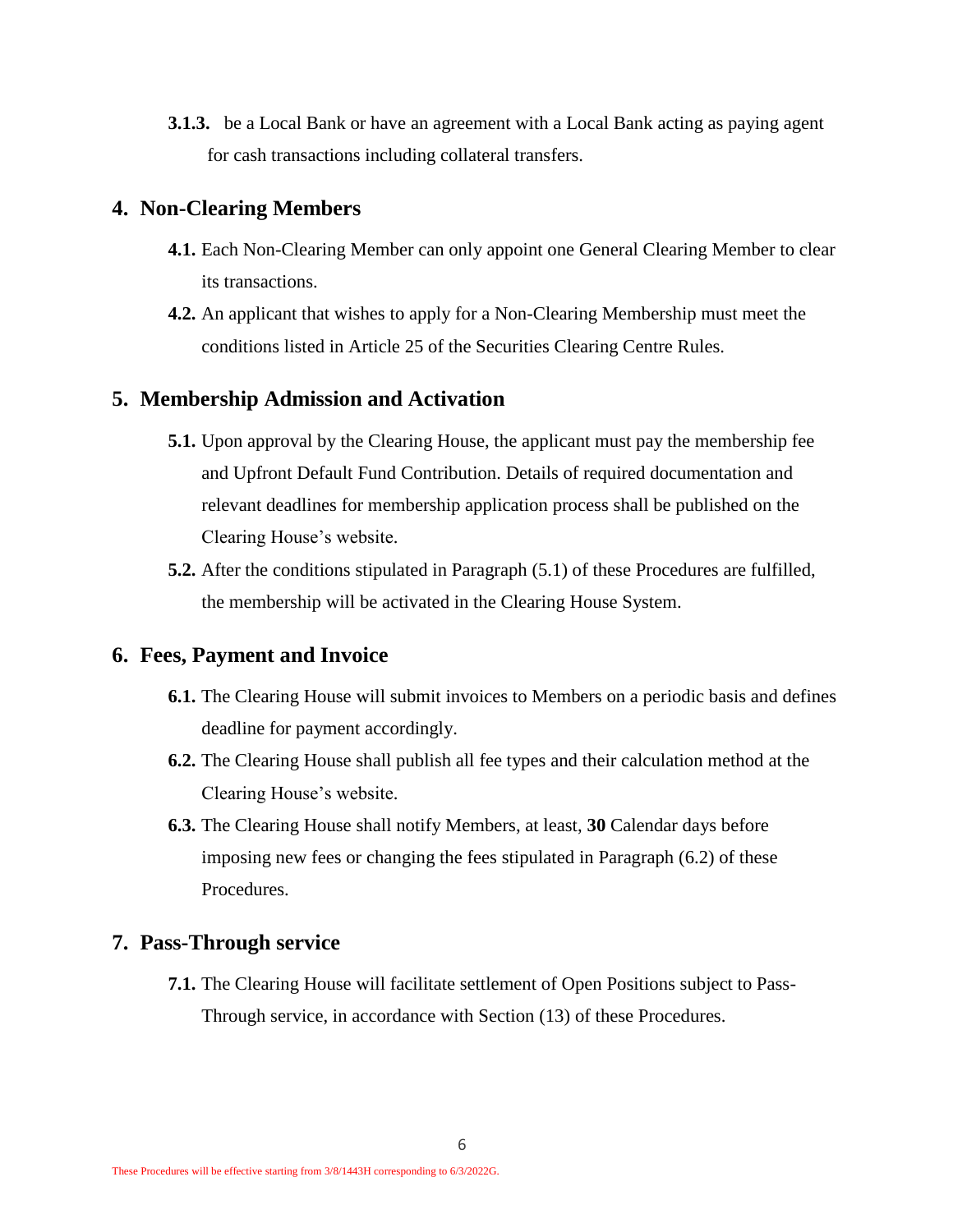## <span id="page-6-0"></span>**8. Notices**

**8.1.** Clearing House shall publish notices on its website for clarification and details related to Clearing Procedures.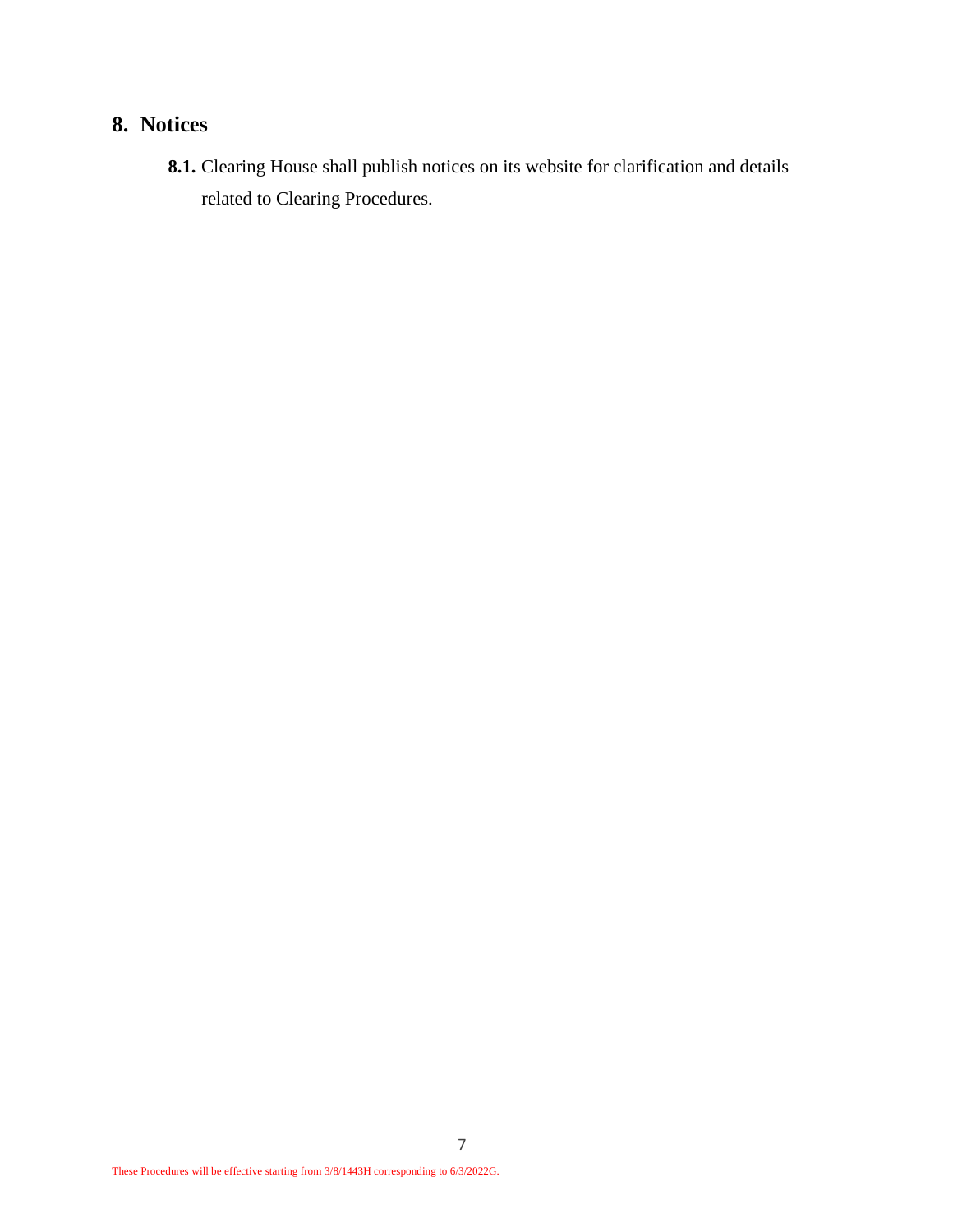## **Section 2: Accounts**

#### <span id="page-7-1"></span><span id="page-7-0"></span>**9. Accounts Structure and Accounts Types**

- **9.1.** The Clearing House shall offer accounts to process trades, Open Positions, Margin requirements, and Collateral.
- **9.2.** Trading Account will be opened to reflect trades executed in the Trading System. The following Trading Account types and its attributes will be as follows:
- **9.2.1.** The house Trading Account will be opened to reflect Member's own trades and temporary allocated client trades. The house Trading Account can be opened with the following attributes:
	- **9.2.1.1.** Member to End-Client Settlement Instructions resulting from trades allocated to a gross house Trading Account will be settled on a gross basis in accordance with Section [\(13\)](#page-15-1) of these Procedures.
	- **9.2.1.2.** Member to End-Client Settlement Instructions resulting from trades allocated to a net house Trading Account will be settled on a net basis in accordance with Section [\(13\)](#page-15-1) of these Procedures.
	- **9.2.1.3.** Members market making activities shall be allocated to house market making Trading Account, and it will be considered as a net house Trading Account.
	- **9.2.1.4.** Allocation account will be opened as a temporary house Trading Account that reflects both Member's own trades and client trades that shall be reallocated in accordance with Section [\(14\)](#page-17-0) of these Procedures. All trades reflected on allocation account will be considered as the Member's own trades until rectified. Member shall be responsible to provide their own Depository Centre Account while placing an order in the Trading System for trades associated with allocation account. Allocation account will be considered as a net house Trading Account.
- **9.2.2.** Client Trading Accounts will be opened to reflect Member's client trades. Client Trading Account can be opened with following attributes: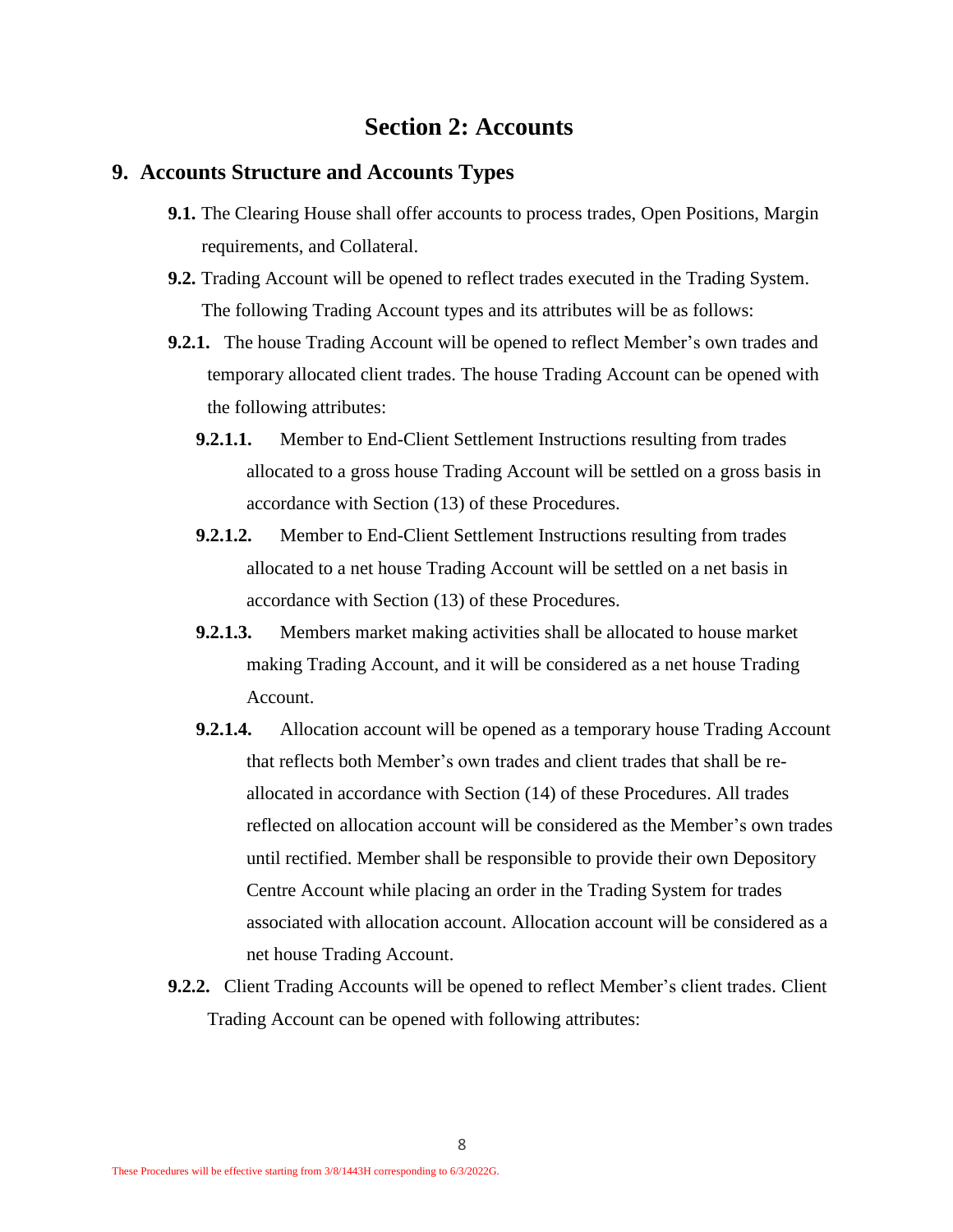- **9.2.2.1.** Member to End-Client Settlement Instructions resulting from trades allocated to a gross Client Trading Account will be settled on a gross basis in accordance with Section [\(13\)](#page-15-1) of these Procedures.
- **9.2.2.2.** Member to End-Client Settlement Instructions resulting from trades allocated to a net Client Trading Account will be settled on a net basis in accordance with Section [\(13\)](#page-15-1) of these Procedures.
- **9.2.2.3.** Omnibus Client Trading Account will be opened to reflect trades related to multiple Clients.
- **9.2.2.4.** Individual Client Trading Account can be opened to reflect transactions related to an individual Client.
- **9.2.2.5.** Client market making Trading Account can be opened to reflect Client market making activities, and it will be considered as a net Client Trading Account.
- **9.2.2.6.** Client Murabaha Trading Account can be opened to reflect Murabaha Client trades, and it will be considered as gross Client Trading Account.
- **9.2.3.** Settlement Position Accounts will be opened to reflect Open Positions arising from the trades in the relevant Trading Accounts. Settlement Position Accounts can be opened with the following attributes:
	- **9.2.3.1.** House settlement Position Account will be opened to book Open Positions related to house Trading Accounts.
	- **9.2.3.2.** Omnibus Client settlement Position Account will be opened to book Open Positions allocated to omnibus Client Trading Accounts.
	- **9.2.3.3.** Individual Client settlement Position Account will be opened to book Open Positions allocated to an individual Client Trading Account.
- **9.3.** Margin calculation accounts will be opened to calculate Margin requirements based on Open Positions in each settlement Position Account.
- **9.4.** The following Collateral Accounts can be opened to identify, value and evaluate Collateral provided by Clearing Members to meet Clearing House Collateral requirements: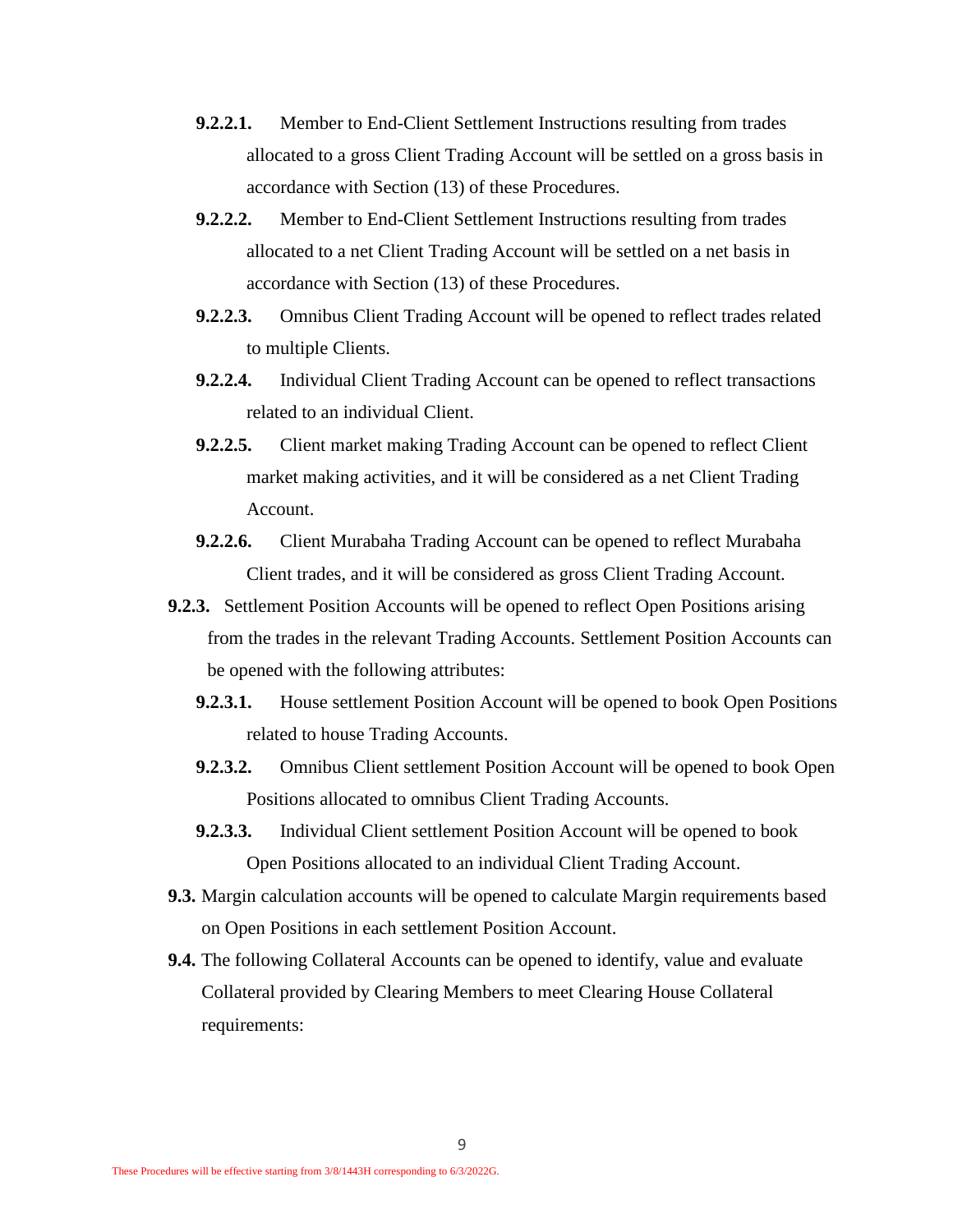- **9.4.1.** House Margin requirements account is used to book Members own Collateral. The Collateral at this account shall only be used to cover the Margin requirements calculated for the Open Positions in the house settlement Position Account and omnibus Client settlement Position Accounts.
- **9.4.2.** Individual Client Margin requirements account used to book Collateral of an individual Client. The Collateral at this account shall only be used to cover the Margin requirement calculated for the Open Positions in the Client settlement Position Account.
- **9.5.** Default Fund Account will be opened to identify, value and evaluate Collateral provided by the Clearing Member to meet Default Fund Contribution requirements, and it will be considered as house Collateral account. The Clearing House will open one Default Fund Account for each Clearing Member.
- **9.6.** Free cash account will be opened by the Clearing Member to facilitate settlements of Collateral obligations. Cash amount held on the free cash account will not be considered as Collateral until transferred to designated Collateral Account to meet the Collateral requirements. Funds held on the free cash account can be used to fulfill any unpaid obligations to Clearing House. The Clearing House will open one free cash account for each Clearing Member.
- **9.7.** Intraday funding account will be opened by the Clearing Member to cover deficits of all Margin requirement accounts, without a need to internally transfer from intraday funding account to Margin requirement account that have deficits. Intraday funding account will be considered as house Collateral account. The Clearing House will open one intraday funding account for each Clearing Member.
- **9.8.** Extra Margin Account will be opened and used by Clearing Member to identify and value Collateral posted to meet additional Margin demanded by the Clearing House pursuant to paragraph (f) of Article 50 of the Securities Clearing Centre Rules. Extra Margin account will be considered as house Collateral account. The Clearing House will open one extra Margin Account for each Clearing Member.
- **9.9.** The Clearing House shall implement an appropriate standard account structure for every single Member based on its membership and institution type.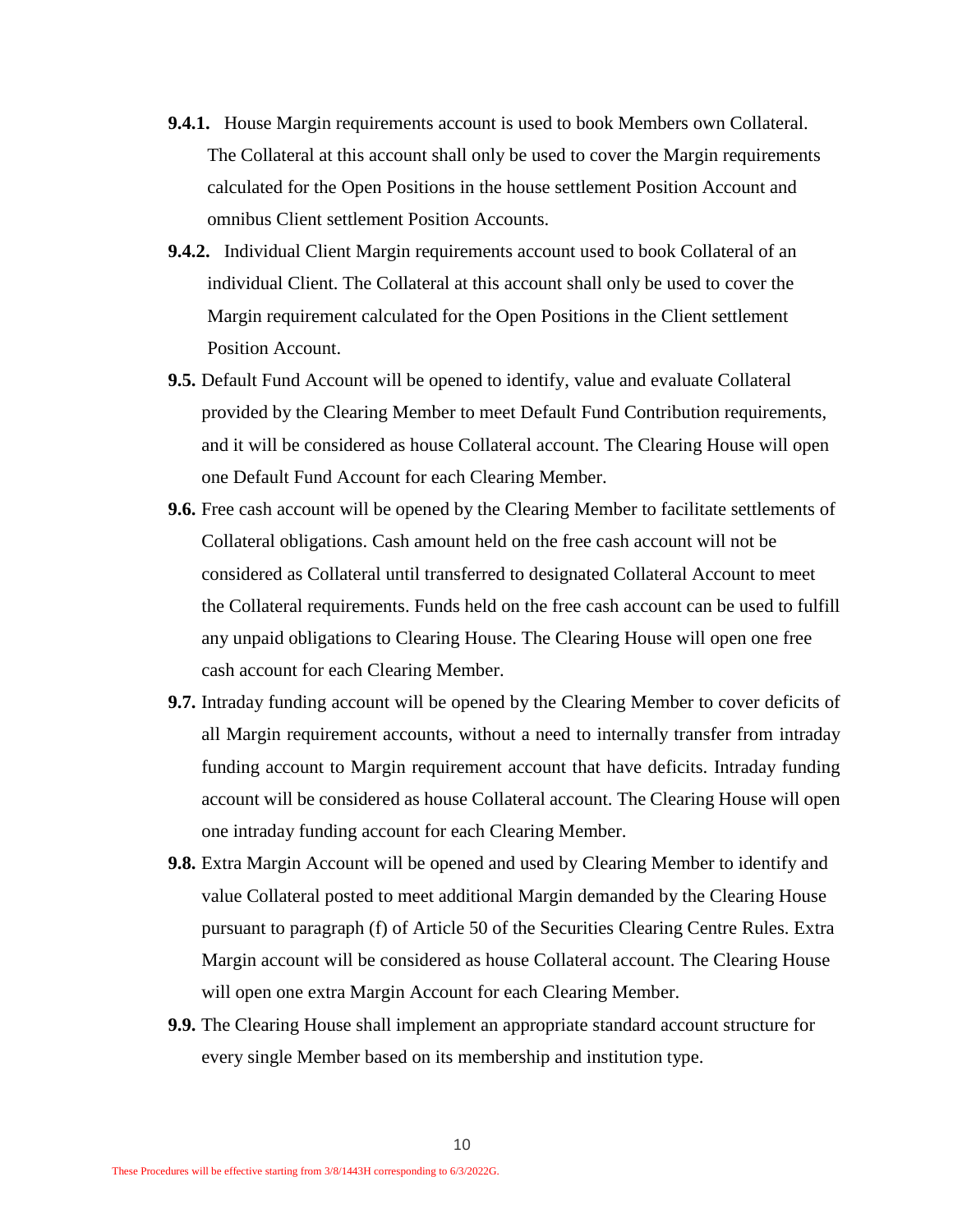- **9.10.** Direct Clearing Member will have the following accounts opened as part of the Standard Account Structure:
- **9.10.1.** Trading Accounts:
	- **9.10.1.1.** Gross house Trading Account; and
	- **9.10.1.2.** Gross omnibus Client Trading Account.
- **9.10.2.** Settlement Position Accounts:
	- **9.10.2.1.** House settlement Position Account: and
	- **9.10.2.2.** Omnibus Client settlement Position Account.
- **9.10.3.** Margin calculation accounts:
	- **9.10.3.1.** House Margin calculation account; and
	- **9.10.3.2.** Omnibus Client Margin calculation account.
- **9.10.4.** Collateral Accounts:
	- **9.10.4.1.** House Margin requirement account;
	- **9.10.4.2.** Default Fund Account;
	- **9.10.4.3.** Free cash account;
	- **9.10.4.4.** Intraday funding account; and
	- **9.10.4.5.** Extra Margin account.
- **9.11.** General Clearing Member acting as an Exchange Member will have the following accounts opened as part of the standard account structure:
- **9.11.1.** Trading Accounts:
	- **9.11.1.1.** Gross house Trading Account; and
	- **9.11.1.2.** Gross omnibus Client Trading Account.
- **9.11.2.** settlement Position Accounts:
	- **9.11.2.1.** House settlement Position Account; and
	- **9.11.2.2.** Omnibus Client settlement Position Account
- **9.11.3.** Margin calculation accounts:
	- **9.11.3.1.** House Margin calculation account; and
	- **9.11.3.2.** Omnibus Client Margin calculation account.
	- **9.11.3.3.** The following Margin calculation accounts will be opened for each of his Non-Clearing Members:
		- **9.11.3.3.1.** House Margin calculation account; and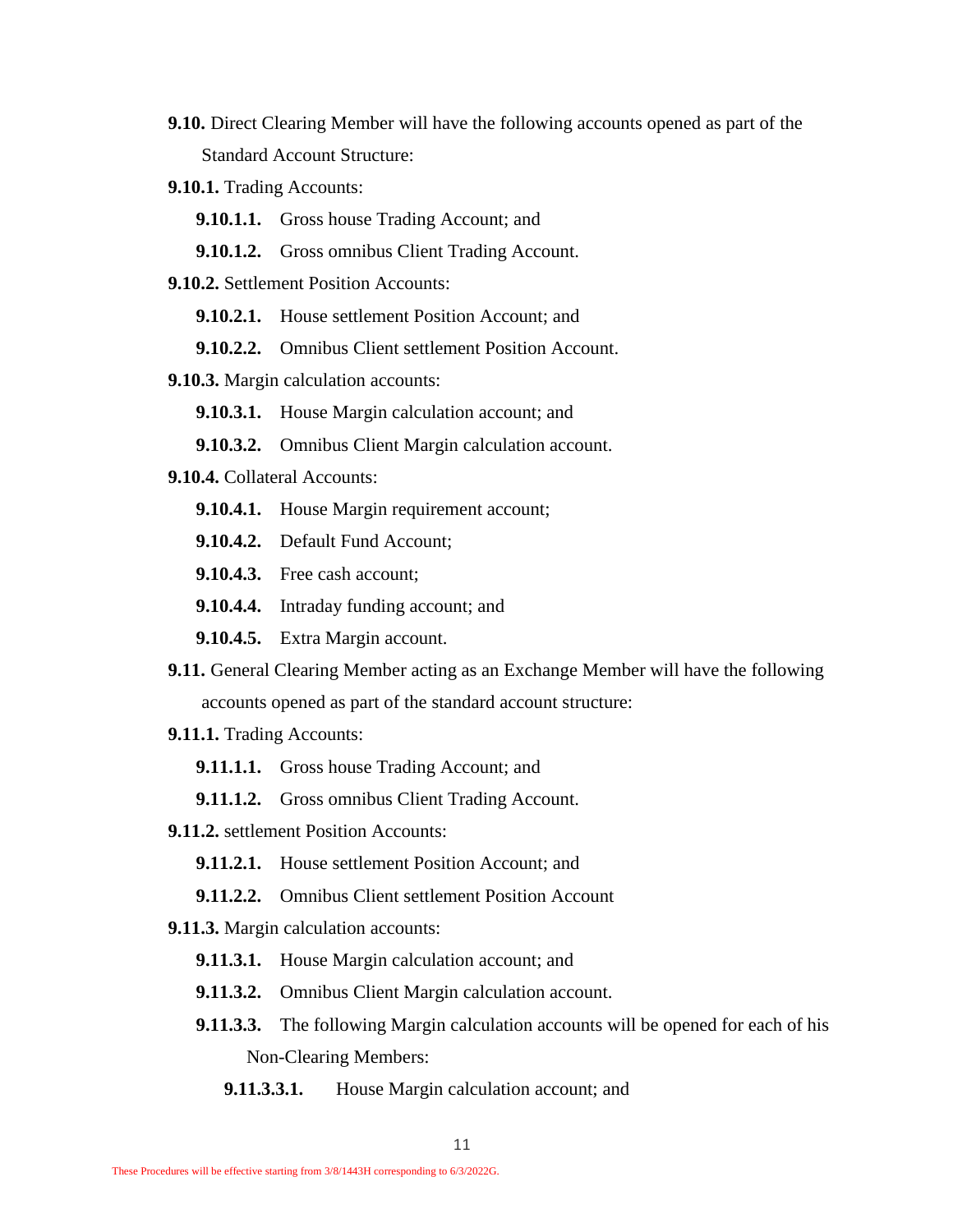**9.11.3.3.2.** Omnibus Client Margin calculation account.

- **9.11.4.** Collateral Accounts:
	- **9.11.4.1.** House Margin requirement Account;
	- **9.11.4.2.** Client Margin requirement account for each of his Non-Clearing Members;
	- **9.11.4.3.** Default Fund Account;
	- **9.11.4.4.** Free cash account;
	- **9.11.4.5.** Intraday funding account; and
	- **9.11.4.6.** Extra Margin account.
- **9.11.5.** The following accounts will be opened for each of his Non-Clearing Members:
	- **9.11.5.1.** Trading Accounts:
		- **9.11.5.1.1.** Gross house Trading Account; and
		- **9.11.5.1.2.** Gross omnibus Client Trading Account.
	- **9.11.5.2.** Settlement Position Accounts:

**9.11.5.2.1.** House settlement Position Account: and

- **9.11.5.2.2.** Omnibus Client settlement Position Account.
- **9.12.** General Clearing Member not acting as an Exchange Member will have the following accounts open:
- **9.12.1.** Trading Accounts for each of his Non-Clearing Members:
	- **9.12.1.1.** Gross house Trading Account; and
	- **9.12.1.2.** Omnibus Client Trading Account.
- **9.12.2.** Settlement Position Accounts for each of his Non-Clearing Members:
	- **9.12.2.1.** House settlement Position Account: and
	- **9.12.2.2.** Omnibus Client settlement Position Account.
- **9.12.3.** Margin calculation account for each of his Non-Clearing Members:
	- **9.12.3.1.** House Margin calculation Account; and
	- **9.12.3.2.** Omnibus Client Margin calculation Account.
- **9.12.4.** Collateral Accounts:
	- **9.12.4.1.** House Margin requirement account;
	- **9.12.4.2.** Client Margin requirement Account for each of his Non-Clearing Member;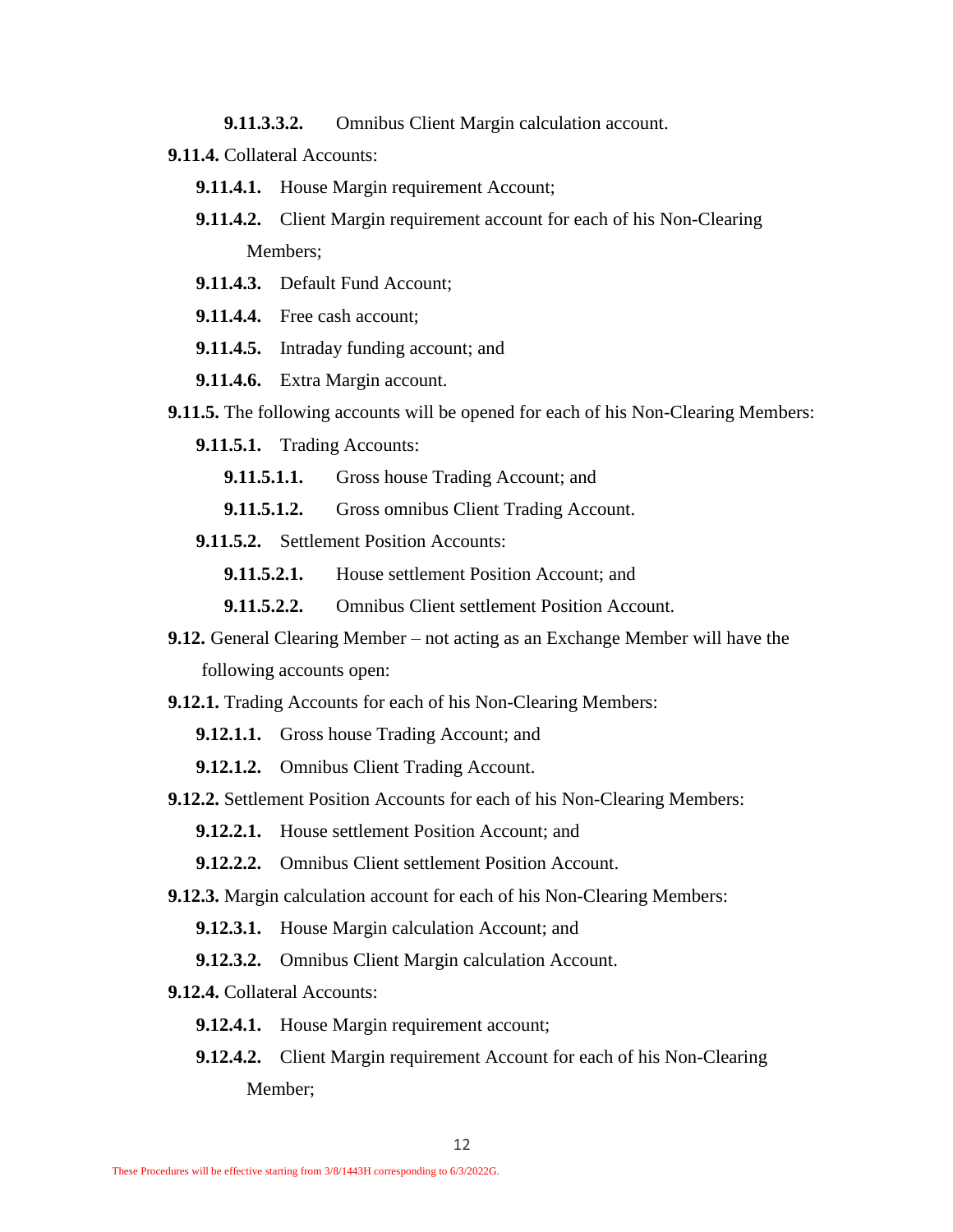- **9.12.4.3.** Default Fund Account;
- **9.12.4.4.** Free cash account;
- **9.12.4.5.** Intraday funding account; and,
- **9.12.4.6.** Extra Margin account.
- **9.13.** If trading for his own account, General Clearing Member which is not acting as an Exchange Member, shall appoint an Exchange Member and open at least individually segregated Trading Account with the relevant Exchange Member, which will be used to allocate Clearing Member's trades. Corresponding Client settlement Position Account will be opened that propagate to Clearing Member's House Margin Calculation Account where Margin requirements are calculated that shall be fulfilled by Clearing Member using the house Margin requirement account.
- **9.14.** Appropriate account structure shall be configured in the Depository Centre to facilitate settlements and Collateral transactions in accordance with the Securities Depository Centre Rules.
- **9.15.** The Clearing House will open a Settlement Pool Account at the Depository Centre which will be used to settle Open Positions between the Clearing House and the Member.
- **9.16.** Each Member acting as an Exchange Member shall ensure that:
- <span id="page-12-0"></span>**9.16.1.** Exchange Member Settlement Pool Account is opened at the Depository Centre which will be used as a delivery account to settle Open Positions between the Member and the Clearing House Open Positions originating from Members' house settlement Position Accounts.
- **9.16.2.** Exchange Member Clients Settlement Pool Account is opened at the Depository Centre which will be used as a delivery account to settle Open Positions between the Member and the Clearing House Open Positions originating from Members' Client's settlement Position Accounts.
- **9.17.** Each General Clearing Member shall ensure that Settlement Pool Accounts set out in paragraph [\(9.16.1\)](#page-12-0) of these Procedures are opened for each of their Non-Clearing Members.
- **9.18.** The Clearing House shall open a corresponding Collateral Account for each Collateral Account that is eligible to hold securities at the Depository Centre.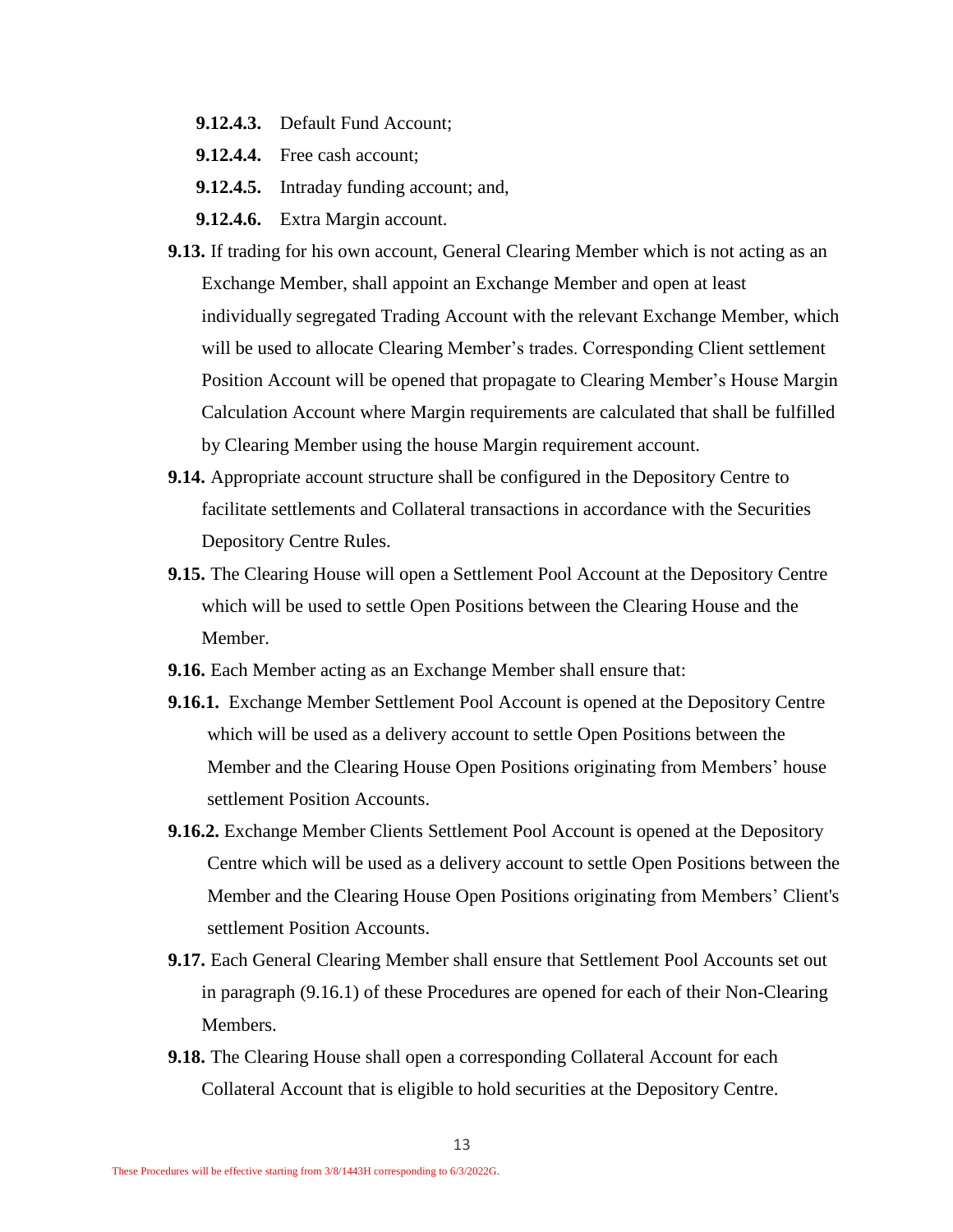#### <span id="page-13-0"></span>**10.Standard Settlement Instructions**

- **10.1.** Clearing House shall configure Standard Settlement Instructions on settlement Position Accounts to facilitate settlement of related Open Positions by transmitting Settlement Instructions through the Depository Centre.
- **10.2.** Clearing House shall configure Standard Settlement Instructions on Collateral Accounts to facilitate settlement of Collateral withdrawal requests by transmitting Settlement Instructions through the Depository Centre for Securities and through SAMA for cash.
- **10.3.** Members are responsible for providing Standard Settlement Instructions related information to the Clearing House for every settlement Position Account and Collateral Account opened in the Clearing House System.
- **10.4.** Member acting as an Exchange Member shall provide Exchange Member Settlement Pool Account and Exchange Member Clients Settlement Pool Account numbers at the Depository Centre.
- <span id="page-13-2"></span>**10.5.** For each Collateral Account, Clearing Member shall provide IBAN and the Depository Centre account with Identification Number of the Collateral provider. Provided Identification Number shall be the same for Collateral provider's Depository Centre Account and corresponding Collateral Account.

#### <span id="page-13-1"></span>**11. Account Opening and Closing**

- **11.1.** Clearing Member shall request the Clearing House to open the standard account structure as a part of the membership application process.
- **11.2.** Clearing Members can request the Clearing House to open any additional account outside of the standard account structure in accordance with Section [9](#page-7-1) of these Procedures.
- **11.3.** For each individual Client Trading Account and corresponding settlement Position Account, Margin calculation account and Margin requirement account, Member must provide Identification Number information of the respective Client.
- **11.4.** Clearing Member is solely responsible for validation and consistency of the Identification Number provided to the Clearing House.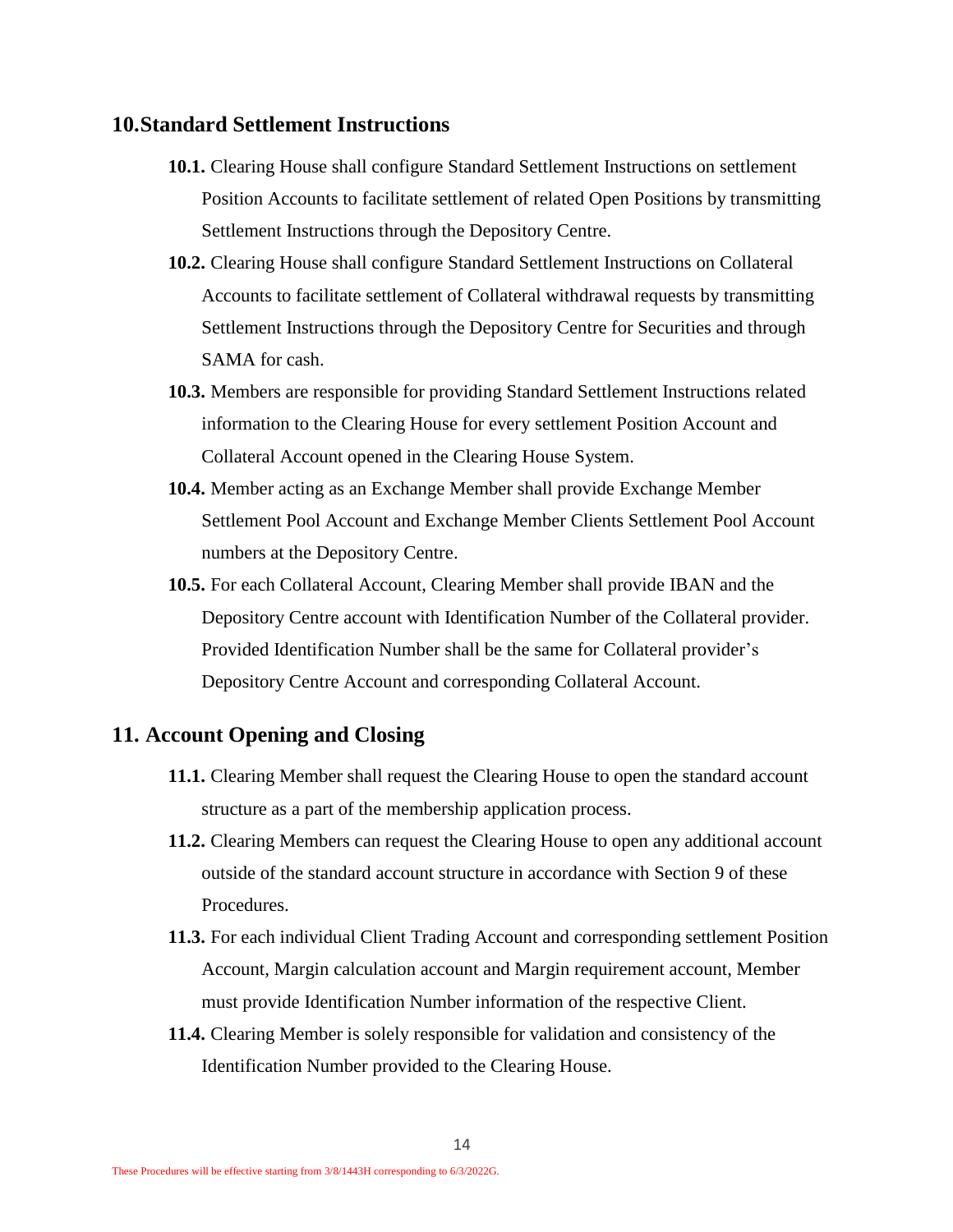- **11.5.** Any Trading Accounts opened at the Clearing House System will be reflected to the Trading System for order level validation purpose and will become eligible for trading on the next day.
- **11.6.** Accounts closing shall only be conducted by the Clearing House.
- **11.7.** Clearing Members can request to close Accounts in accordance with the form prescribed for this purpose to the Clearing House.
- **11.8.** Clearing Members can close only additionally requested accounts, outside of the standard account structure.
- **11.9.** The Clearing House will not close any account that have or is related to any Open Position, Collateral or entitlement related to the account.

#### <span id="page-14-0"></span>**12.On-Behalf-Of Operations**

- **12.1.** Clearing Member will conduct clearing operations through the Clearing House System. Non-Clearing Member will have limited access to Clearing House System functionalities. If in exceptional circumstances, the Member cannot utilize the access to the Clearing House System, then the Member shall request the Clearing House to proceed with the related clearing operation "on behalf" of that Member, the Member must initiate and send a request to the Clearing House.
- **12.2.** Forms shall be signed by the authorized personnel of the Member. The Clearing House, in its discretion, may not proceed with the related request if the Clearing House is unable to confirm the authenticity and authorization of the request based on documents provided by the Member.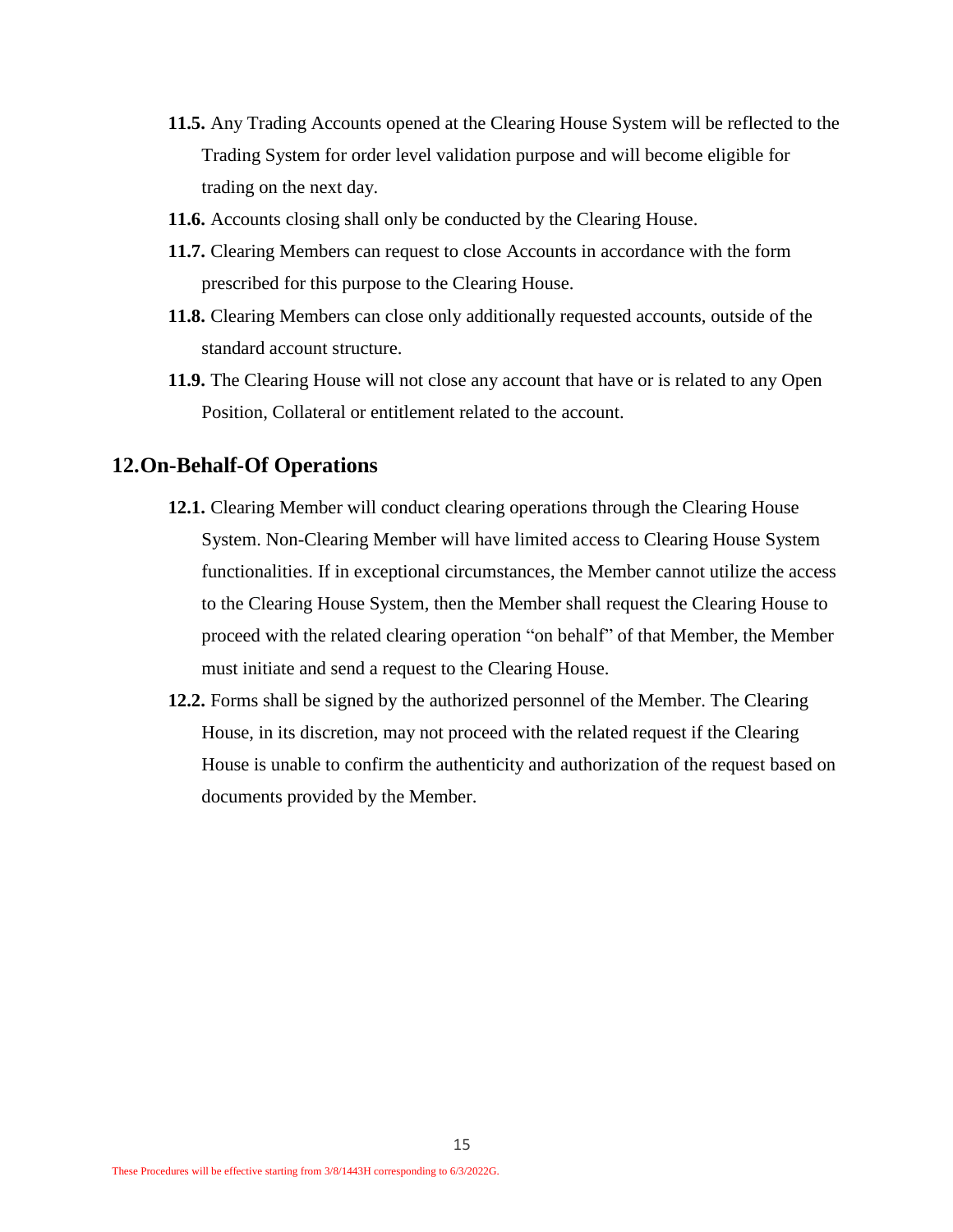# **Section 3: Clearing Operations**

#### <span id="page-15-2"></span><span id="page-15-1"></span><span id="page-15-0"></span>**13.Open Position Management**

- **13.1.** The Clearing House will determine Open Positions obligations for both Members to End-Client and Members to the Clearing House for cleared trades or Member to Member and Member to End-Client obligations for trades subject to Pass-Through Service, by aggregating receivables/deliverables to receive/deliver Securities (Quantity) and/or receive/pay cash (Settlement Amount) for captured trades given the following criteria:
- **13.1.1.** Security;
- **13.1.2.** Transaction date;
- **13.1.3.** Settlement date;
- **13.1.4.** Open Position type, which is:
	- **13.1.4.1.** Gross for the Open Positions below:
		- **13.1.4.1.1.** Member to Member Open Positions;
		- **13.1.4.1.2.** Member to End-Client Open Positions resulting from trades allocated to gross Trading Account; and
		- **13.1.4.1.3.** Open Positions resulting from trades with T+0 settlement date.
	- **13.1.4.2.** Net for Open Positions resulting from all the other trades if the below is matched;
		- **13.1.4.2.1.** Settlement Position Account; and
		- **13.1.4.2.2.** Counterparty.
- **13.2.** For each trade with the unique set of attributes stipulated in paragraph [\(13.1\)](#page-15-2) a new Open Position will be generated, otherwise the existing relevant Open Position will be updated if the trade has the same attributes.
- **13.3.** Clearing House shall be responsible for transmitting the Settlement Instructions related to obligations resulting from Open Positions to the Depository Centre. The Settlement Instruction shall indicate that settlement shall take place in the designated Settlement Pool Account in the Depository Centre. Exchange Member shall be responsible for providing all the information necessary to settle Open Position in accordance with Exchange Rules and Securities Depository Centre Rules.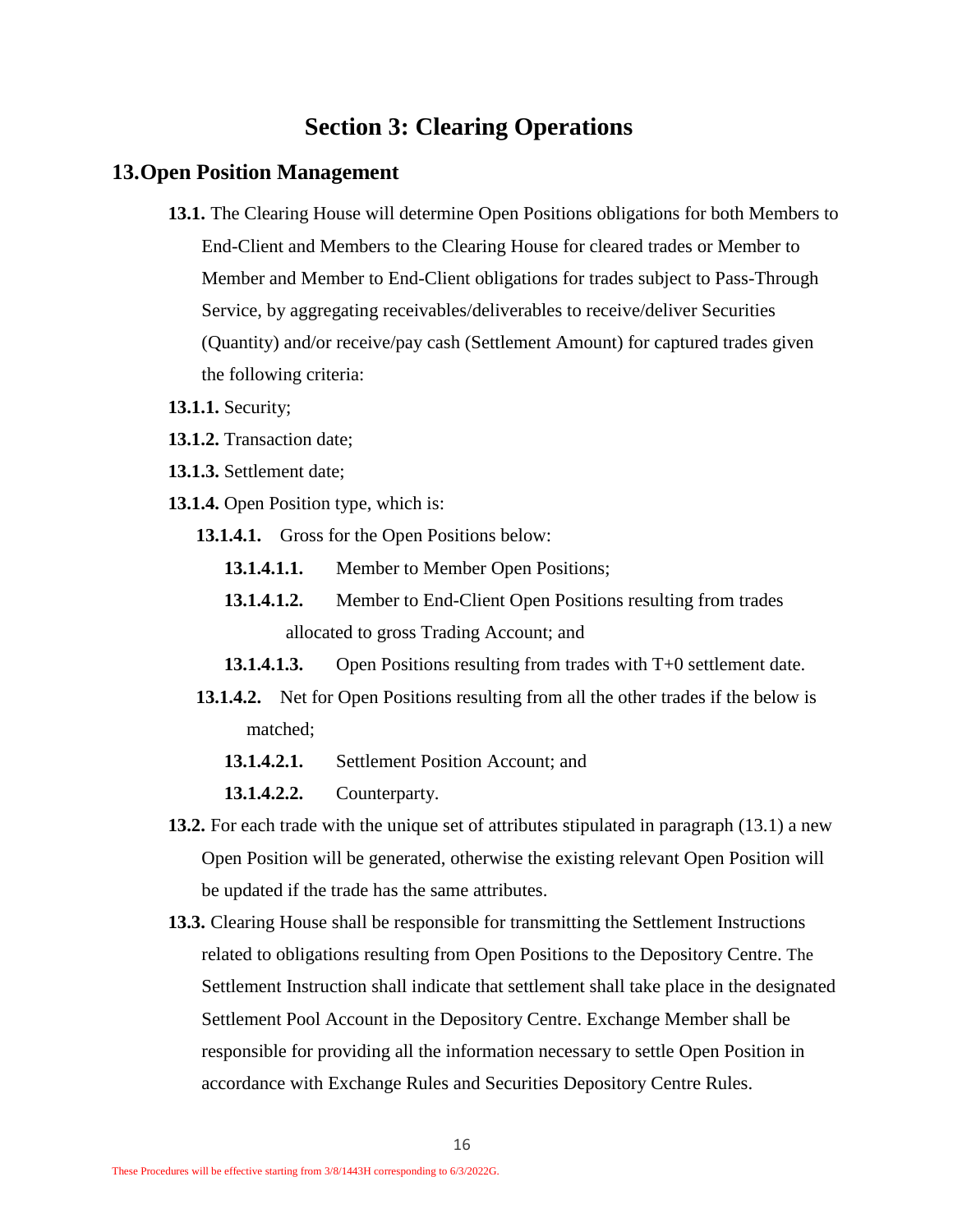- **13.4.** Clearing House will transmit delivery versus payment Settlement Instructions for Open Positions corresponding to Member to Clearing House and Member to Member obligations.
- **13.5.** Clearing House will transmit free of payment Settlement Instructions for Open Positions corresponding to Member to End-Client obligations if the respective Settlement Pool Account and the End-Client are operated by the same Custody Member, otherwise Settlement Instructions will be transmitted as delivery versus payment.
- **13.6.** Default attributes for Settlement Instructions transmitted to the Depository Centre in accordance with the Depository Centre Procedures are stipulated in the table below.

| <b>Open Position type</b>                                                                           | Partial<br><b>Indicator</b> | Hold<br><b>Status</b> | <b>Priority</b>     |
|-----------------------------------------------------------------------------------------------------|-----------------------------|-----------------------|---------------------|
| <b>Clearing House to</b><br><b>Member</b>                                                           | Yes                         | No                    | <b>Top Priority</b> |
| <b>Member to Member</b>                                                                             | No                          | No                    | <b>Top Priority</b> |
| <b>Member to End-Client</b><br>(Member's Custody<br><b>Member</b> ) – Cleared<br><b>Securities</b>  | Yes                         | N <sub>0</sub>        | Normal              |
| <b>Member to End-Client</b><br>(Member's Custody<br>Member) - Designated<br><b>Securities</b>       | No                          | No                    | Normal              |
| <b>Member to End-Client</b><br>(different Custody<br><b>Member</b> ) – Cleared<br><b>Securities</b> | Yes                         | Yes                   | Normal              |
| <b>Member to End-Client</b><br>(different Custody)<br>Member) – Designated<br><b>Securities</b>     | No                          | Yes                   | Normal              |
| <b>Buy-in process</b>                                                                               | Yes                         | No                    | <b>Top Priority</b> |

<span id="page-16-0"></span>**13.7.** If for any reason Settlement Instruction is rejected by the Depository Centre, the Exchange Member shall rectify the trade associated with the rejected Settlement Instruction in accordance with Section [\(14\)](#page-17-0) of these Procedures.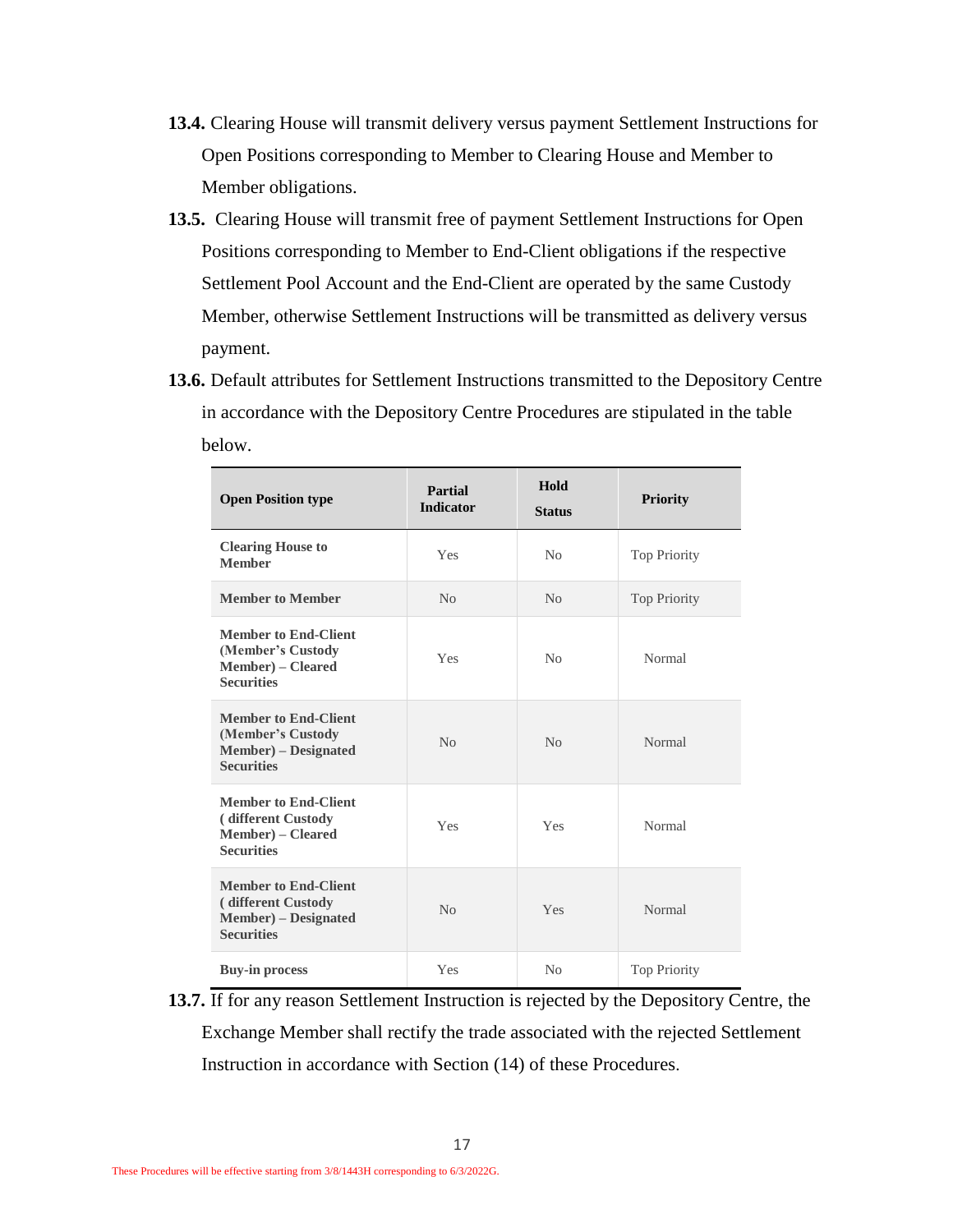- **13.8.** If the trade related to Settlement Instruction in paragraph [\(13.7\)](#page-16-0) of these procedures is not rectified before Trade Management cut-off time, the related Settlement Instruction will be auto-rectified to a designated Exchange Members' Securities Account in the Depository Centre.
- **13.9.** Clearing House will transmit the Settlement Instructions resulting from gross and T+0 Intended Settlement Date Open Positions immediately and resulting from net Open Positions end of day to the Depository Centre.

#### <span id="page-17-0"></span>**14.Trade Management**

- **14.1.** Exchange Members can rectify any trade held in the Trading Account by changing the attributes for the relevant trade.
- **14.2.** Trade rectify can be used to amend the post-trade information by changing the following:
- **14.2.1.** Trading Account; and /or
- **14.2.2.** End-Client.
- **14.3.** Trade rectify by changing the End-Client from house to the related Client and vice versa, the Trading Account shall be changed accordingly.
- **14.4.** Rectified trade will have its original trade price and quantity.
- **14.5.** Split trade can be used for splitting the quantity of one trade into multiple trades. The quantity and corresponding settlement amount of the original trade is split proportionally by specifying the following attributes for each resulting trade:
- **14.5.1.** Trading Account,
- **14.5.2.** End-Client,
- **14.5.3.** Quantity.
- **14.6.** Split trades will have its original trade price.
- **14.7.** Average price trade can be used to combine a group of trades into one trade. The quantity of the resulting trade is the sum of the quantities of the group of trades. The settlement amount of the resulting trade is the sum of the settlement amounts of the group of trades. The price of the resulting trade is the volume-weighted average price of the group of trades. To average price a group of trades, the group of trades must share the same attributes: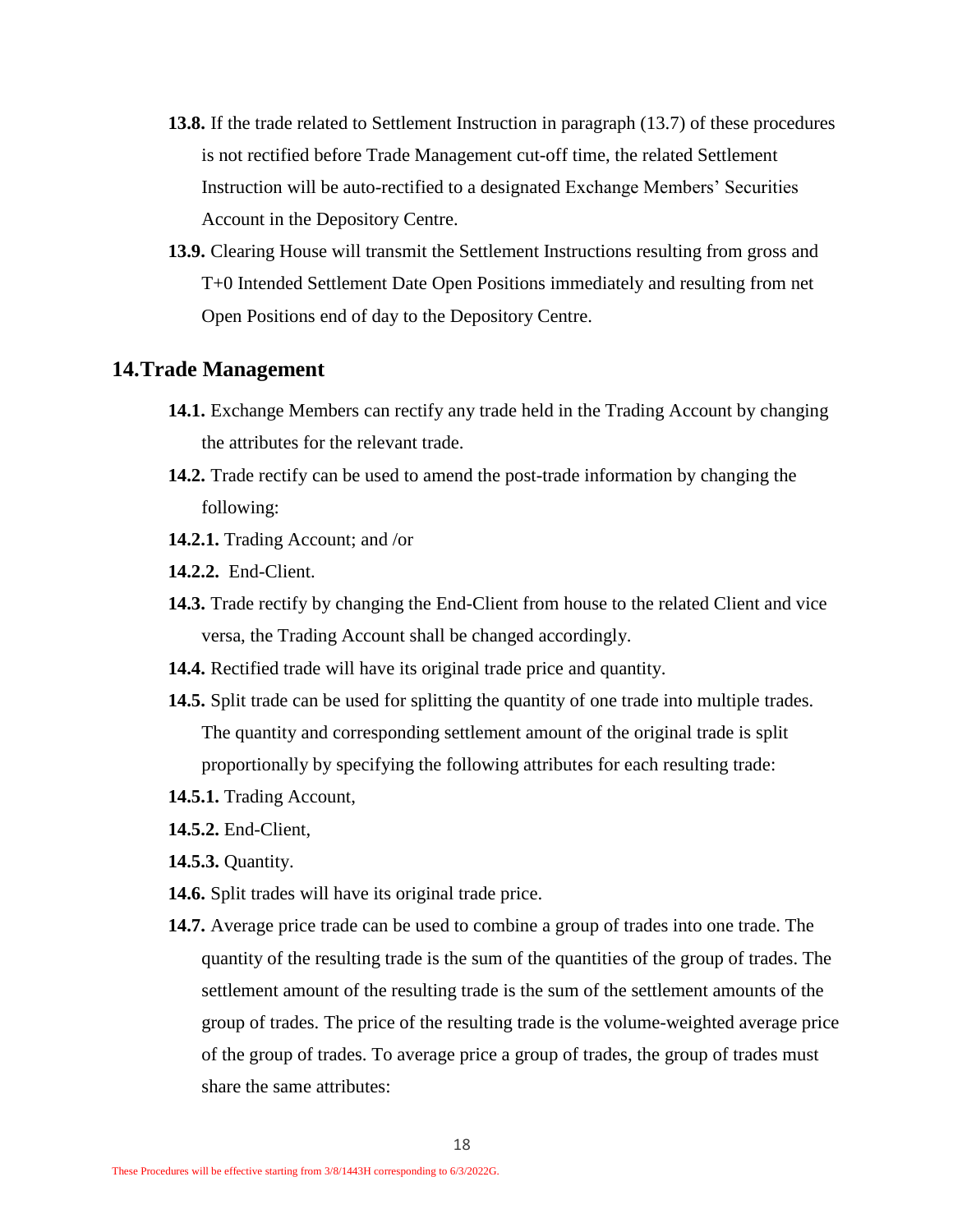- **14.7.1.** Trading Account,
- **14.7.2.** End-Client
- **14.7.3.** Security,
- **14.7.4.** Order type (buy/sell),
- **14.7.5.** Transaction Date,
- **14.7.6.** Settlement Date.
- **14.8.** Trade Management activities shall not be possible for trades with Intended Settlement Date that is T+0.
- **14.9.** Trade Management activities shall be limited to cut-off time at T+0 for trades with Intended Settlement Date that is T+1.
- **14.10.** Trade Management activities shall be limited to cut-off time at T+1 for trades with Intended Settlement Date that is or further than T+2.
- **14.11.** Trade Management cut-off time will be announced in the Notice. Clearing House may change the cut-off time.
- **14.12.** Non-Clearing Member can authorize its Clearing Member to conduct Trade Management activities on its behalf.

#### <span id="page-18-0"></span>**15.Porting**

- **15.1.** Non-Clearing Member can request the Clearing House to transfer all Open Positions and related Collateral to another General Clearing Member.
- **15.2.** Member can request from the Clearing House to transfer all Open Position and related Collateral of an individual Client to a specified account at another Member.

#### <span id="page-18-1"></span>**16.Suspension of Member**

- **16.1.** Upon any suspension or cancellation decision initiated in accordance the Securities Clearing Centre Rules, the Clearing House will suspend all Clearing House System users of the related Member.
- **16.2.** Clearing House will offer a time frame for transferring of Open Positions and Collateral of Clients and Non-Clearing Member from the suspended Clearing Member to another Clearing Member.

## <span id="page-18-2"></span>**17.Fails Management**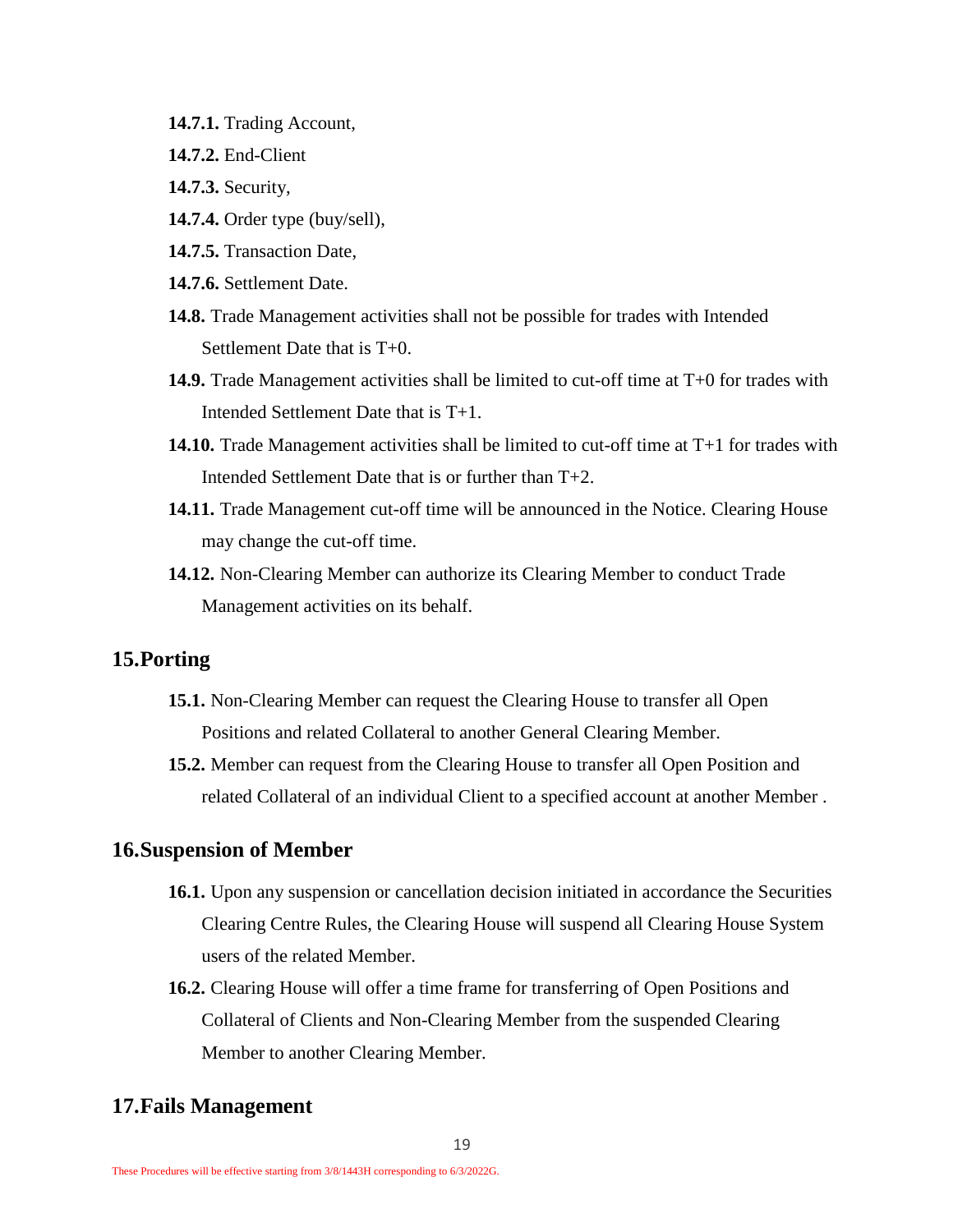- **17.1.** If an Exchange Member fails to fulfil its obligation to the Clearing House in respect to the settlement of the Open Position on Intended Settlement Date, corresponding Open Position, including Open Positions of the other Exchange Members or the Clearing House affected by the failure, will be subject to fails management process. Failure can occur in case of the Exchange Member's inability to provide securities or to provide cash.
- **17.2.** Fails management process starts on Intended Settlement Date + 1 and ends upon the settlement of the failure or the Cash Substitution in accordance with paragraph [\(17.14\)](#page-20-0) of these procedures.
- **17.3.** Clearing House may replace the failure and corresponding Open Positions transformation or generate additional Open Positions (Claim) if the Security to deliver is subject to corporate action.
- **17.4.** In case of the failure related to deliver a security being a coupon paying Security, during the fails management process Clearing House will calculate accrued interest and update the failure and the affected Open Positions.
- **17.5.** During the fails management process, Exchange Member will be charged daily for the fails management fee for the fails related to their own or their Clients trades. Fails management fee will be invoiced to the Exchange Member according to the Section  $(6)$ .
- **17.6.** During the fails management process, Exchange Member will be levied for each overdue day for the cash compensation for the fails related to their own or their Clients trades.
- **17.7.** Cash compensation will be collected by the Clearing House and distributed to the affected parties by transmitting the Settlement Instructions to the Depository Centre.
- **17.8.** Fails management fee and cash compensation will be calculated by Clearing House based on the type of the failure.
- **17.9.** In case of the failure to provide Securities, fails management fee will be calculated given the following formula:

Quantity · Reference Price · Fail Fee Rate,

**17.9.1.** Cash compensation will be calculated using the following formula: Reference Price • Quantity • Interest Rate • Coefficient,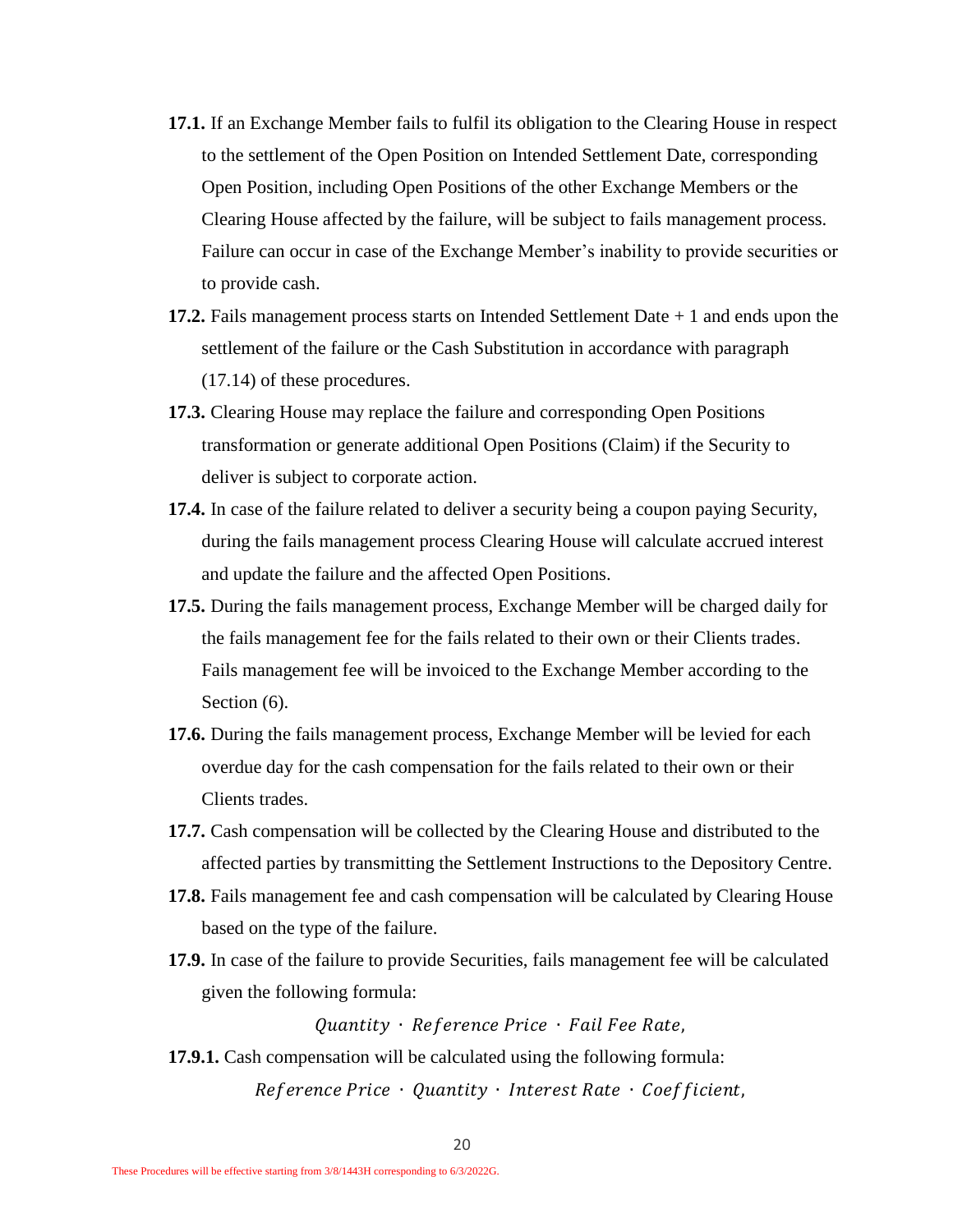- **17.9.2.** Where Quantity represents a quantity of securities of the failure, Reference Price represents the failure related Security price determined by the Clearing House.
- **17.10.** In case of the failure to provide Cash, fails management fee will be calculated using the following formula:

Settlement Value · Fail Fee Rate,

- **17.10.1.** Cash compensation fee will be calculated using the following formula: Settlement Value · Interest Rate · Coefficient.
- **17.11.** Fail fee rate and compensation fees interest rate will be published part of the fee types in accordance with paragraph [\(6.2\)](#page-5-5) of these procedures.
- <span id="page-20-1"></span>**17.12.** In case of the failure to provide Securities, for the purpose of covering its obligations, the Clearing House will be initiating Buy-In on behalf of the failing Exchange Member, in accordance to Exchange Rules, during the Intended Settlement Date +1 and Intended Settlement Date +2.
- **17.13.** No Cancelations or amendments of the Buy-Ins are permitted to the Exchange Member subject to failure if the Buy-In is initiated by the Clearing House as set out in paragraph [\(17.12\)](#page-20-1).
- <span id="page-20-0"></span>**17.14.** In case of the unsuccessful or partially successful Buy-In attempts during the Intended Settlement Date +1 and Intended Settlement Date +2, on Intended Settlement Date +3, the Clearing House will initiate a cash substitution, in order to settle the failure and affected Open Positions. Cash substitution process will cancel the failure and corresponding affected parties Open Positions and generate cash obligation Open Position to the failing party and cash receivable Open Position to the affected party with an Intended Settlement Date being T+0. Cash substitution amount will be calculated using the following formula:

 $Max[0; Reference Price \cdot Quantity \cdot Coefficient - SetElement Value].$ **17.15.** Clearing House may initiate the cash substitution earlier than Intended Settlement

Date +3 in the following cases:

- **17.15.1.** Event of Default;
- **17.15.2.** if the Security to deliver subject to the failure has an expiration date within the fail management period; or
- **17.15.3.** Trading is suspended in accordance with the Exchange Rules.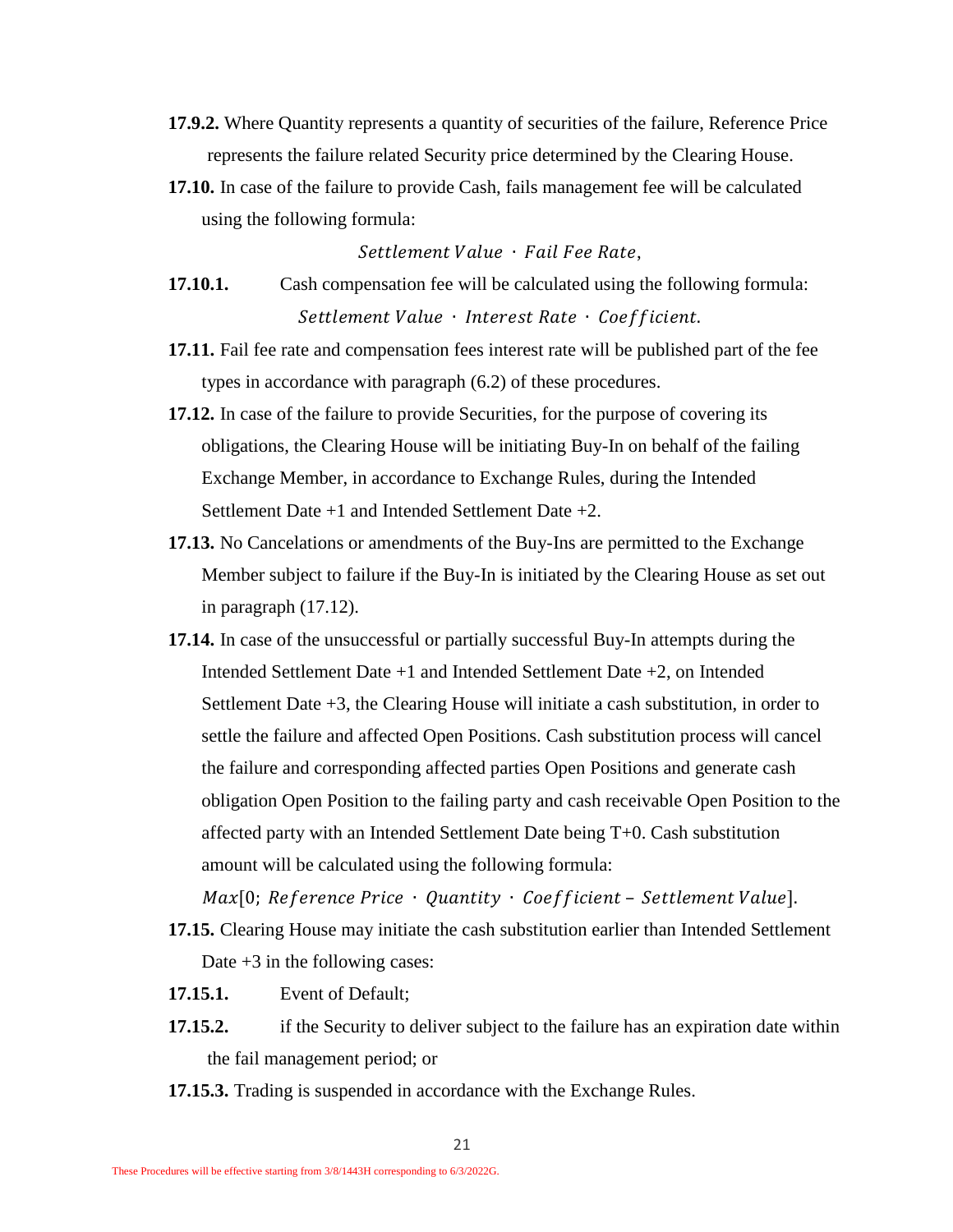#### <span id="page-21-0"></span>**18.Processing of Daily Cycle**

**18.1.** The timings and the deadlines of the clearing activities will be published in the notices by the Clearing House on its website.

## **Section 4: Risk Management and Margin**

#### <span id="page-21-2"></span><span id="page-21-1"></span>**19.Trading Limit**

- **19.1.** The Trading Limit is part of pre-trade risk management and designed to limit the potential exposure on a trading level.
- <span id="page-21-4"></span>**19.2.** For every Clearing Member, the Clearing House will determine and notify corresponding Clearing Member of a gross and net trading limit. Clearing Member can determine its trading limit or their Non-Clearing Members in accordance with the trading limit set by Clearing House. The Trading System calculates the following trading limits:
- **19.2.1.** Gross limit: constraints gross (buys and sells corresponding absolute values of settlement amounts combined) multiplied by risk-weighted value of trades and orders an Exchange Member can execute during the trading day.
- **19.2.2.** Net buy limit: constraints net (buy trades minus sell trades plus buy outstanding orders' corresponding absolute values of settlement amounts) multiplied by the riskweighted value of trades and orders an Exchange Member can execute during the trading day.
- **19.2.3.** Net sell limit constraints net (sell trades minus buy trades plus sell outstanding orders' corresponding absolute values of settlement amounts) multiplied by the riskweighted value of trades and orders an Exchange Member can execute during the trading session.
- <span id="page-21-3"></span>**19.3.** The Clearing Member Trading Limit will be set for every Clearing Member on a gross and net basis by the Clearing House. Trading Limits for Clearing Members can be changed intra-day by transmitting instruction through Clearing House System.
- **19.4.** Value of the Trading Limit change instructed in accordance with paragraph [\(19.3\)](#page-21-3) of these Procedures shall not be more than the corresponding limit determined by the Clearing House in accordance with paragraph [\(19.2\)](#page-21-4) of these Procedures.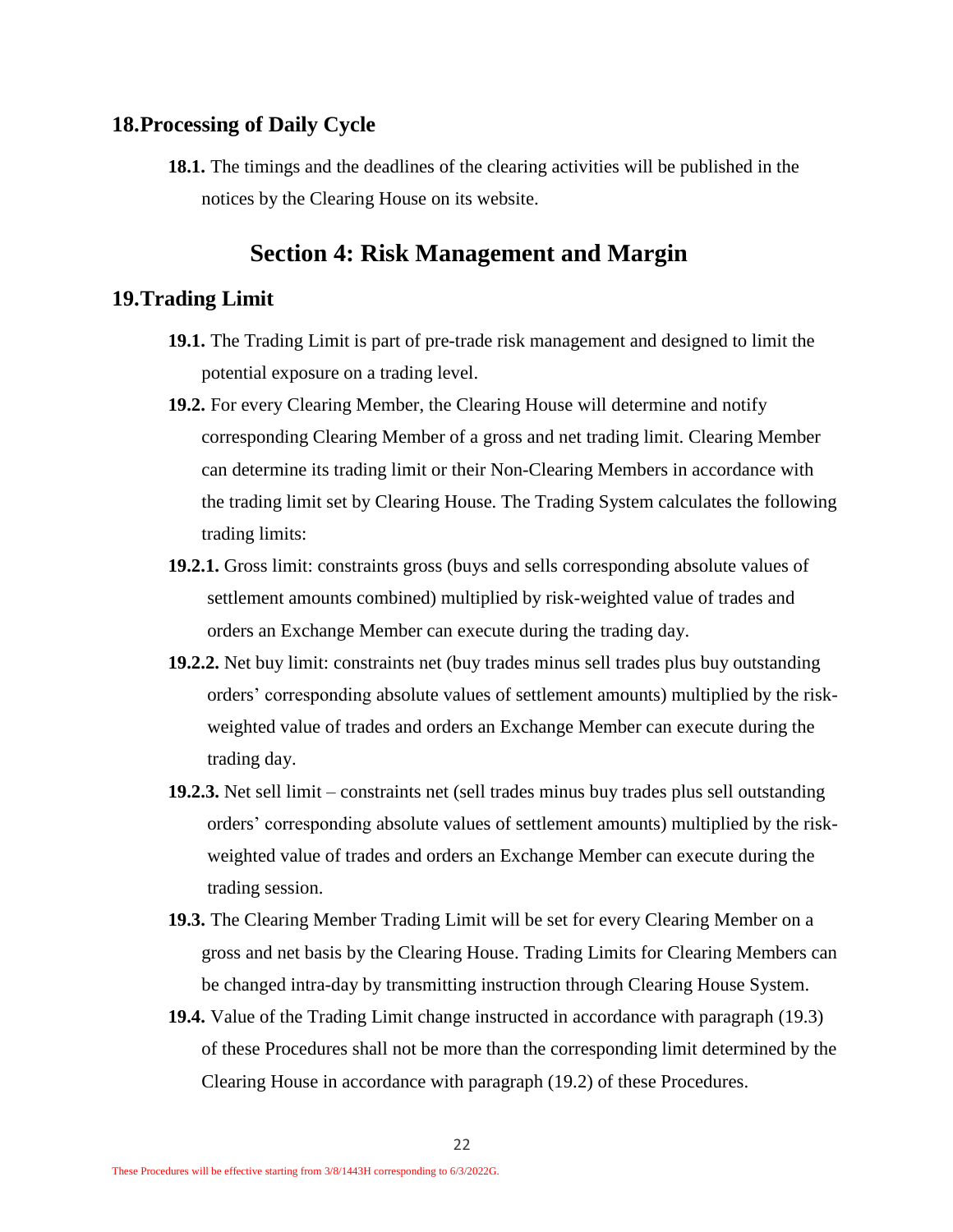- **19.5.** Non-Clearing Member Trading Limit will be set by General Clearing Member provided that the aggregated limit of General Clearing Member shall not exceed total trading limit imposed by the Clearing House. Trading Limits for Non-Clearing Members can be changed intra-day by transmitting instruction through Clearing House System by the General Clearing Member.
- **19.6.** Buy and sell outstanding orders consume the limit. The treatment of buy and sell orders received after Trading Limit is fully consumed will be subject to Exchange Rules.
- **19.7.** Risk weight will be configured for each Security by the Clearing House and published on its website.

#### <span id="page-22-0"></span>**20.Margin Requirement**

- **20.1.** Clearing House calculates Margin requirements for all Open Positions with the Clearing House as the counterparty.
- **20.2.** The Margin components taken into consideration are the Initial Margin, Variation Margin and additional Margin within different forms.
- **20.3.** Margin requirement is calculated using the following three scenarios, which are different depending on the Intended Settlement Date and is used to capture time risk:
- **20.3.1.** Set 1– Includes all Open Positions from Intended Settlement Date (settles today, including rolled over trades), Intended Settlement Date+1 (settles next business day) and Intended Settlement Date+2 (settles the day after the next business day, or any business day later);
- **20.3.2.** Set 2– Includes all Open Positions from Intended Settlement Date+1 and Intended Settlement Date+2;
- **20.3.3.** Set 3– Includes all Open Positions from Intended Settlement Date+2.
- **20.4.** Margin requirement can be represented in the following way:

Margin Requirement

- $=$  Max [(Initial Margin<sub>S1</sub> + Variation Margin<sub>S1</sub>
- + Additional Margin for Rolled Over Trades), (Initial Margin $_{52}$
- $+$  Variation Margin $_{S2}$ ), (Initial Margin $_{S3}$
- $+$  Variation Margin $_{\rm S3}$ ), Minimum Margin Requirement]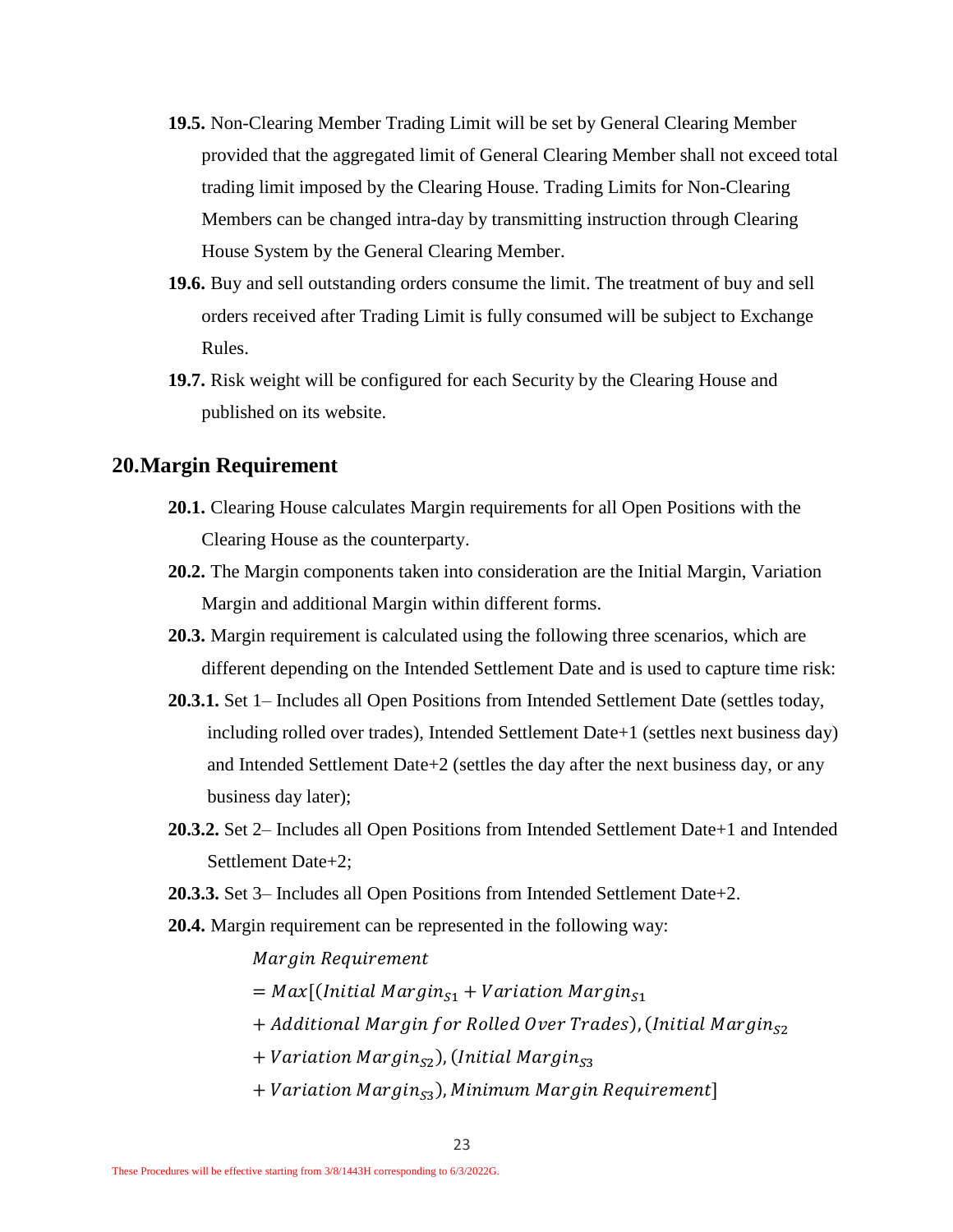- **20.5.** A minimum Margin requirement may be set by the Clearing House and will be communicated via a notice to protect the Clearing House against sudden increases in market volatility if the Initial Margin computed based on the margin model is low in periods of low volatility.
- **20.6.** If minimum Margin requirement is selected as the Margin requirement for an account, the Initial Margin will be equal to minimum Margin requirement and Variation Margin will be displayed as zero.
- **20.7.** Margin calculations are performed at scheduled times intra-Day and at the end of-Day. If it deems necessary, the Clearing House may calculate Margin requirements more frequently than the scheduled intraday batches for some of the accounts.
- **20.8.** Real time Margin calculations are performed as soon as a trade occurs or relevant price changes above the threshold if determined.

#### <span id="page-23-0"></span>**21.Initial Margin**

- **21.1.** Initial Margin calculation represents the potential liquidation loss of a portfolio based on possible market fluctuation scenarios, using Delta Hedge margining methodology.
- **21.2.** Clearing House's margining guide is available for Clearing Members reference on the Clearing House website. A file with risk parameters, which could be used by Clearing Member for Margin replications, is compatible with SPAN-like expanded format and made available to Clearing Member after every Margin run.
- **21.3.** The Risk Parameter File contains key Delta Hedge parameters such as Margin prices, Price Scanning Range and Intermonth Spread Charge where applicable. Price Scanning Range is determined by the Clearing House using a minimum confidence interval of 99%, at least 2 Days for Margin period of risk and 10 years of historical data, where available.
- **21.4.** Any changes to these parameters will be communicated to Clearing Members on the Clearing House website.
- **21.5.** The Clearing Member can obtain a copy of the file from the Clearing House System, the Clearing House's FTP server and website.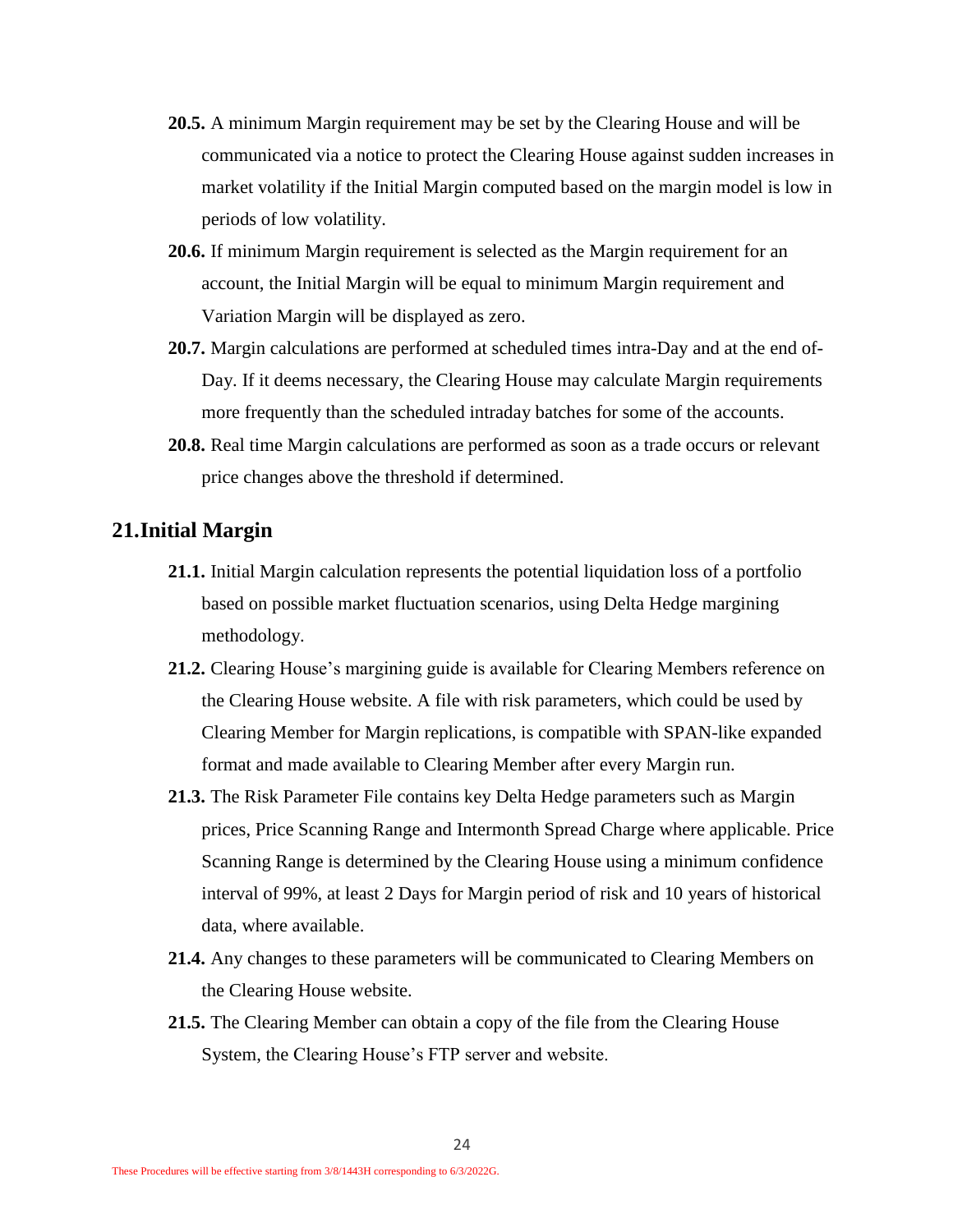- **21.6.** Initial Margin is calculated for every Margin calculation account and settlement Position Account. Initial Margin offset is not permitted across different Margin calculation accounts.
- **21.7.** The Clearing Members can refer to the Clearing House System for calculated Margin requirement for their settlement Position Accounts.

#### <span id="page-24-0"></span>**22.Variation Margin**

- **22.1.** Variation Margin calculations are performed at specific times intra-Day and end-of-Day, or, at a shorter interval as the Clearing House deems fit. The Clearing House may determine different price change thresholds for different Security types and if a Security has a price fluctuation more than the pre-determined threshold then only for that specific Security Variation Margin will be updated immediately for all of the accounts to reflect only its price change.
- **22.2.** Variation Margin is calculated separately for each Open Position within a settlement Position Account.
- **22.3.** Variation Margin value is based on the difference between an Open Position obligations/liabilities to be settled and the current market value of the Open Position as:

 $VM = (-1) \cdot (Quantity \cdot Price + Settlement Amount)$ 

- **22.4.** Price is the price determined by the Clearing House. For Debt Instruments securities, Quantity can be expressed as nominal. For coupon bearing securities dirty price (including accrued interest) will be used for Variation Margin calculation.
- **22.5.** End of day Variation Margin is calculated using the prices determined by the Clearing House.
- **22.6.** Variation Margin is reflected within the total Margin requirement and not subject to settlement.

#### <span id="page-24-1"></span>**23.Additional Margin**

**23.1.** Clearing House may impose the following types of additional Margin: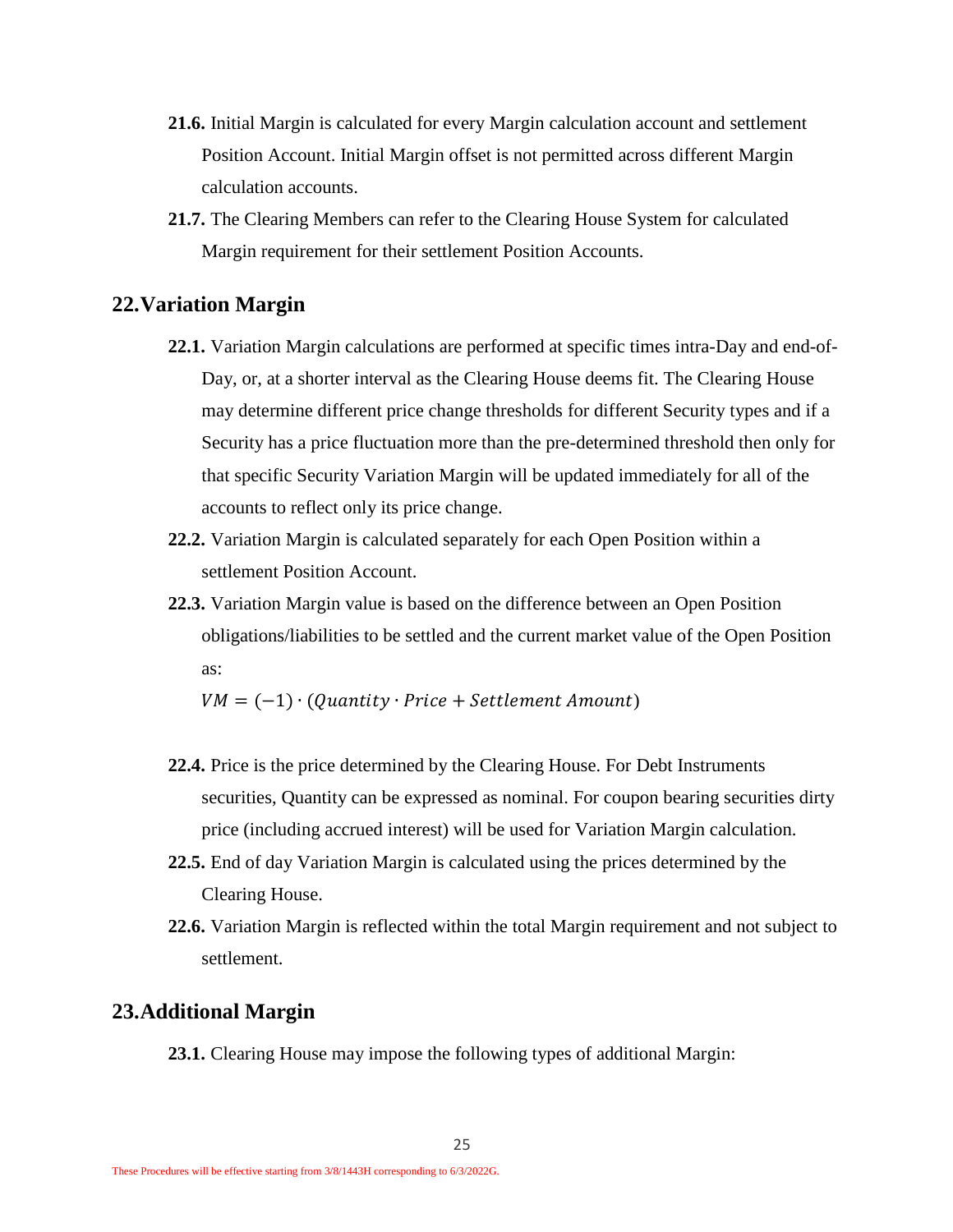- **23.1.1. Add-on Margin for settlement concentration risk** In order to mitigate settlement concentration risk, an additional Margin on certain instruments may be added once a Clearing Member holds a certain level of positions of a particular instrument as determined by the Clearing House.
	- **23.1.1.1.** The Clearing House will define the additional Margin in the form of a nominal amount or as a percentage based on the number of positions on predefined tiers and added to the total Margin requirement.
- **23.1.2. Additional Margin upon limit breach –** This form of additional Margin is imposed on Clearing Members in the event that the accounts' aggregated Total Margin Requirement of the Clearing Member exceeds the Risk Limit assigned to that respective Clearing Member. The amount of increased Margin is calculated based on scaling of the Margin that exceeds the level, as defined and communicated to Clearing Members from time-to-time.
- **23.1.3. Additional Margin on rolled-over trades**  This form of additional Margin is to cover for an overdue Open Position and is included as part of the Total Margin calculation. This component will not be in Initial Margin value, and will be displayed in a separately to be considered in total Margin calculation.
- **23.1.4.** The additional Margin for rolled-over trades will be expressed as a percentage of the settlement amount for the rolled over trades, depending on how many business days has elapsed after the original Settlement Date.
- **23.1.5.** As this additional Margin applies on overdue Open Positions, the first step is to check the Intended Settlement Date to see if the Open Positions has passed the Intended Settlement Date. The number of days overdue is determined by working days.
- **23.2.** Additional Margin requirements could be imposed at the end of the day or intraday by the Clearing House.
- **23.3.** The Clearing House may also impose Additional Margin when the result of stress testing for a Clearing Member has exceeded predefined exposure limit, known also as Stress Margin.
- **23.4.** In addition, the Clearing House can impose additional forms of additional Margin in its discretion.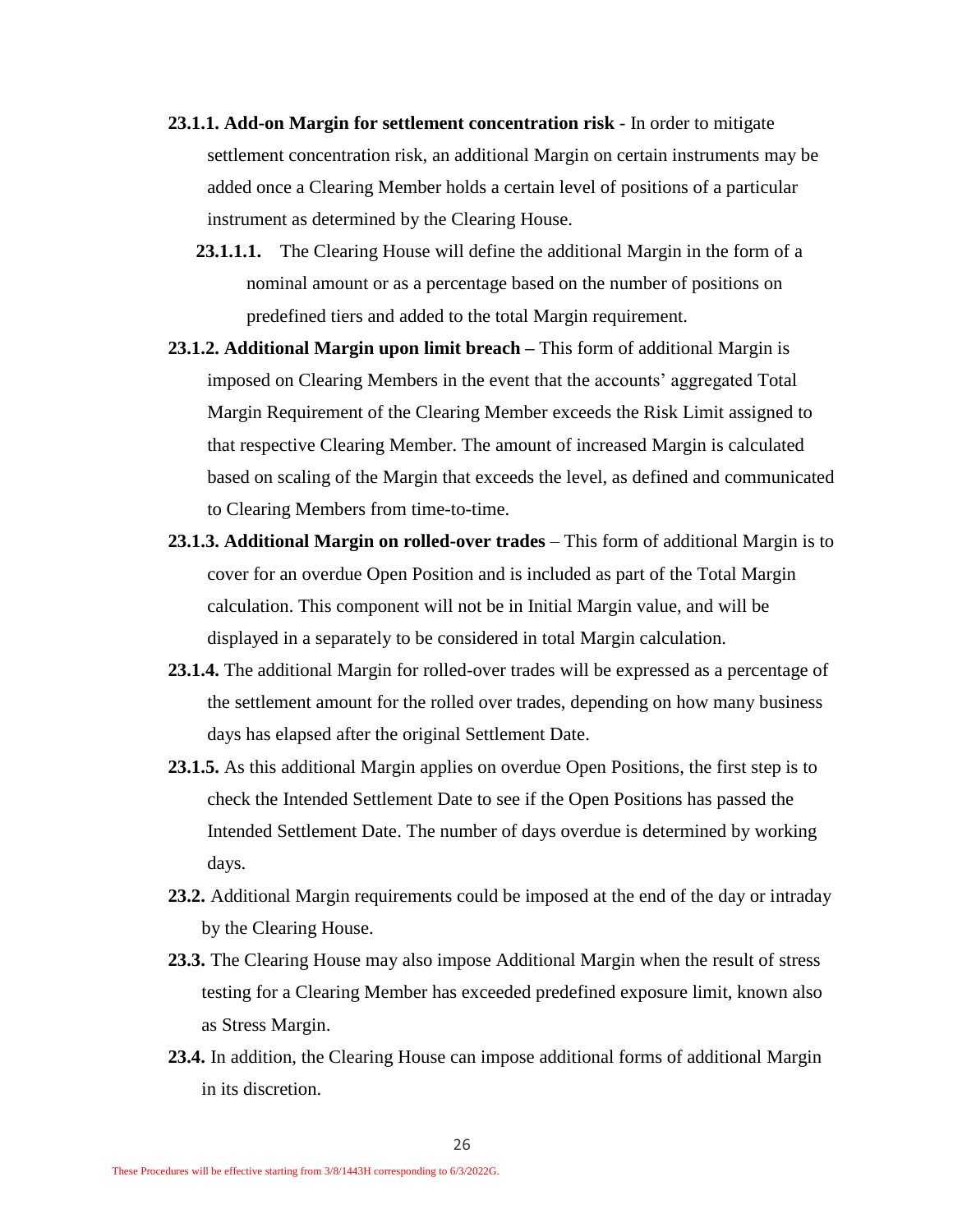#### <span id="page-26-0"></span>**24.End of Day Margin Call**

- **24.1.** At the end of the day, the Clearing House will issue a margin call for Collateral Accounts which do not have sufficient Collateral to cover their margin requirements.
- **24.2.** The Clearing Member must cover margin call amount by the cut off time to be published in the Notice for all the Collateral Accounts that are subject to end of day margin call.
- **24.3.** The Clearing Members shall meet their End of Day Margin Call by depositing Collateral.
- **24.4.** Those accounts that have not sufficiently covered end of margin call amount will be contacted by the Clearing House. At Clearing House discretion, default management procedure could be initiated for those Clearing Members.

#### <span id="page-26-1"></span>**25.Intraday Margin Call (IDMC)**

- **25.1.** If the difference between the Collateral and margin exceeds a certain threshold, Clearing House may issue an intraday margin call.
- **25.2.** Intraday margin calls have to be covered within 90 minutes, or as determined by The Clearing House via a notice, following the intraday margin call request by the Clearing House.
- **25.3.** Intraday margin call could be covered by Open Position reduction, increasing Total Collateral Value or combination of both.
- **25.4.** If an intraday margin call is issued before cut off time and an end of day margin call is pending, end of day margin call has always the priority for any collateral deposit.

#### <span id="page-26-2"></span>**26.Margin Call Notification**

- **26.1.** End of day margin calls and IDMCs are transmitted to Clearing Members through reports at the Clearing House System and other communication channels if required by the Clearing House.
- **26.2.** The Clearing Members are obliged to meet each margin call within the stipulated deadlines determined in these Procedures.

## <span id="page-26-3"></span>**27.Late Settlement Fee**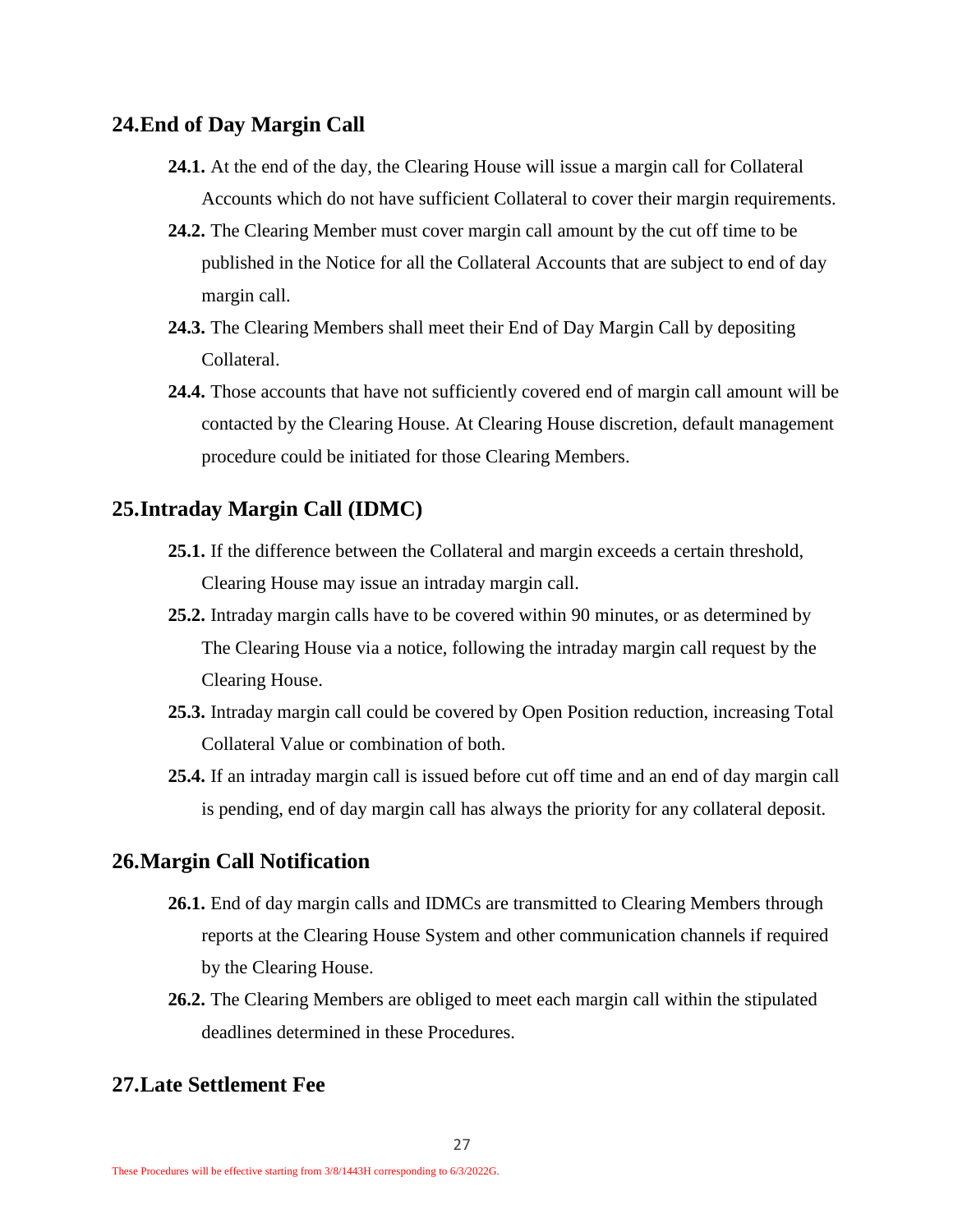- **27.1.** If a Clearing Member cannot cover its margin call or default fund requirement on the time specified in these Procedures, the Clearing House may impose late settlement fee on the overdue amount.
- **27.2.** If the Clearing House applies such fee, the Clearing House will publish its calculation method on its website.

#### <span id="page-27-0"></span>**28.Default Fund**

- **28.1.** The Clearing House shall establish and maintain the Default Fund in accordance with Article 60 of the Securities Clearing Centre Rules to support the obligations of the Clearing House with respect to the Relevant Transaction Type to which such Default Fund relates and reduce systemic risk in the market.
- **28.2.** The Clearing House determines the size of the Default Fund at every last day of a calendar month. The Clearing House can recalculate the Default Fund on ad hoc basis.
- **28.3.** Upon every resizing of Default Fund, Clearing Members are notified to cover their contribution amount within three Days; otherwise, they are subject to the same process applicable for end of day margin call.
- **28.4.** Clearing Members' contribution to the Default Fund are determined proportionally by reference to the average daily Initial Margin requirement of the relevant Clearing Member during the 30 days preceding the calculation.
- <span id="page-27-1"></span>**28.5.** Minimum contributions to Default Fund from General Clearing Members and Direct Clearing Members are 750,000 Saudi Riyals and 250,000 Saudi Riyals respectively.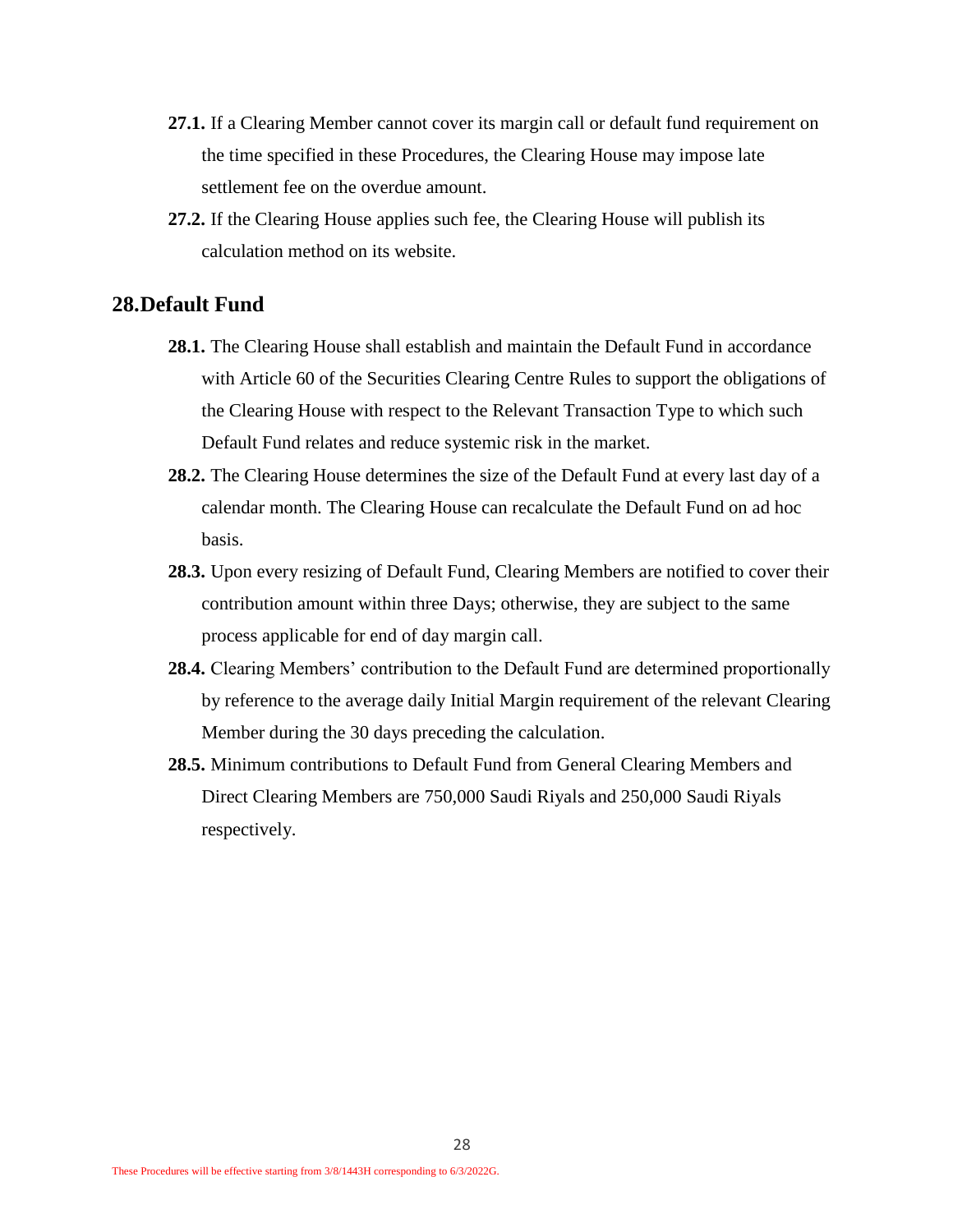## **Section 5: Collateral**

#### <span id="page-28-0"></span>**29.Eligible Collateral**

- **29.1.** Clearing House accepts cash and selected Securities as the Collateral against Margin requirement and as default fund contribution.
- **29.2.** Eligibility of Collateral will be based on Clearing House internal risk assessment.
- **29.3.** List of eligible Collateral with Haircuts will be published on Clearing House website.

#### <span id="page-28-1"></span>**30.Deposit of Cash Collateral**

- **30.1.** A Clearing Member shall deposit Saudi Riyals Collateral to the Clearing House account at SAMA.
- **30.2.** Clearing Members shall state the External Account ID in the transfer instruction sent to SAMA.
- **30.3.** In cases where the Clearing Member specifies the wrong account number, then the pending transaction could be processed manually by the Clearing House to resolve the error in due time. The Clearing House cannot be held responsible for on time reconciliation and settlement of any such error.
- **30.4.** In cases where the Clearing Member deposits Collateral after the clearing operation hours, the amount to be deposited will have pending status and the pending transaction could be processed manually by the Clearing House in the next day.
- **30.5.** The Clearing House will announce the deadline for deposit of cash Collateral via a notice on its website.

#### <span id="page-28-2"></span>**31.Deposit of Securities Collateral**

- **31.1.** A Clearing Member shall deposit Securities Collateral to a designated Collateral Account opened by the Clearing House at the Depository Centre.
- **31.2.** Clearing House will validate a transaction content and eligibility of Security and settle the transaction if the conditions specified in the Securities Clearing Centre Rules and these Procedure are met.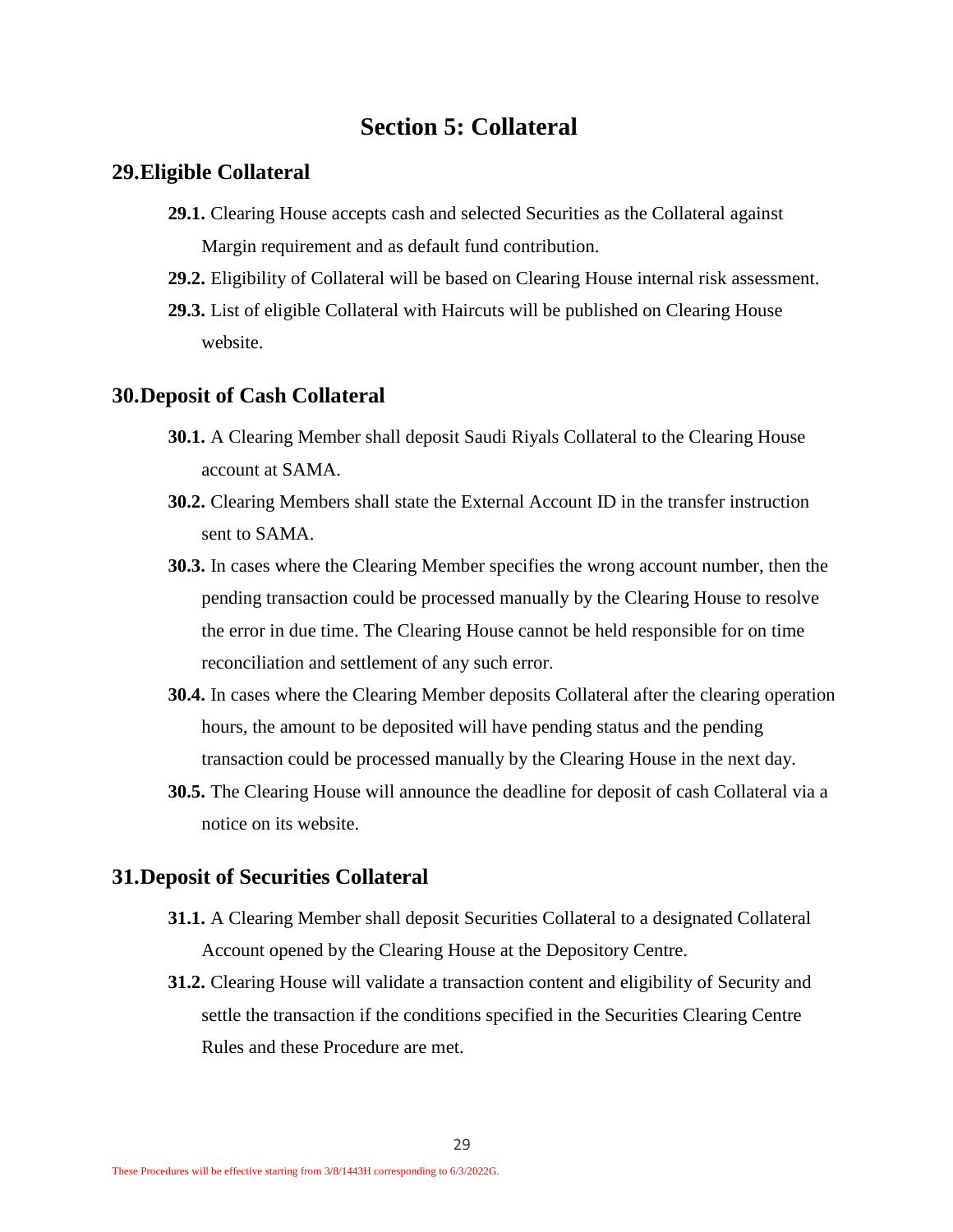- **31.3.** Collateral transaction settlement will initiate the Collateral valuation and evaluation in accordance with section [36](#page-31-0) of these Procedures.
- **31.4.** The Clearing House will announce the deadline for deposit of Securities Collateral via a notice on its website.

#### <span id="page-29-0"></span>**32.Withdrawal of Collateral**

- **32.1.** Clearing Member may request to withdraw Collateral by transmitting an instruction to the Clearing House System.
- **32.2.** For every Collateral withdrawal request, Clearing House conducts a postwithdrawal margin and collateral evaluation.
- **32.3.** If the Margin and Collateral evaluation is successful, Collateral will then be transferred to the designated accounts.
- **32.4.** For cash Collateral withdrawal, the Clearing House will transfer the requested amount to designated Clearing Member's IBAN.
- **32.5.** For instructed quantity of securities, the Clearing House will create a free of payment Securities transaction to the Depository Centre Account specified in paragraph [\(10.5\)](#page-13-2) of these Procedures.
- **32.6.** Collateral withdrawals are only allowed between times specified in the Notice.
- **32.7.** The Clearing House will announce the deadline for withdrawal of Collateral via a notice on its website.

#### <span id="page-29-1"></span>**33.Internal Transfer of Cash Collateral**

- **33.1.** Clearing Member may transmit instruction to Clearing House System to transfer Saudi Riyals Collateral between Collateral accounts under the same Clearing Member by submitting a request to the Clearing House System.
- **33.2.** Internal Collateral transfers shall not be allowed from Client Collateral Account to any Member's other Collateral Account.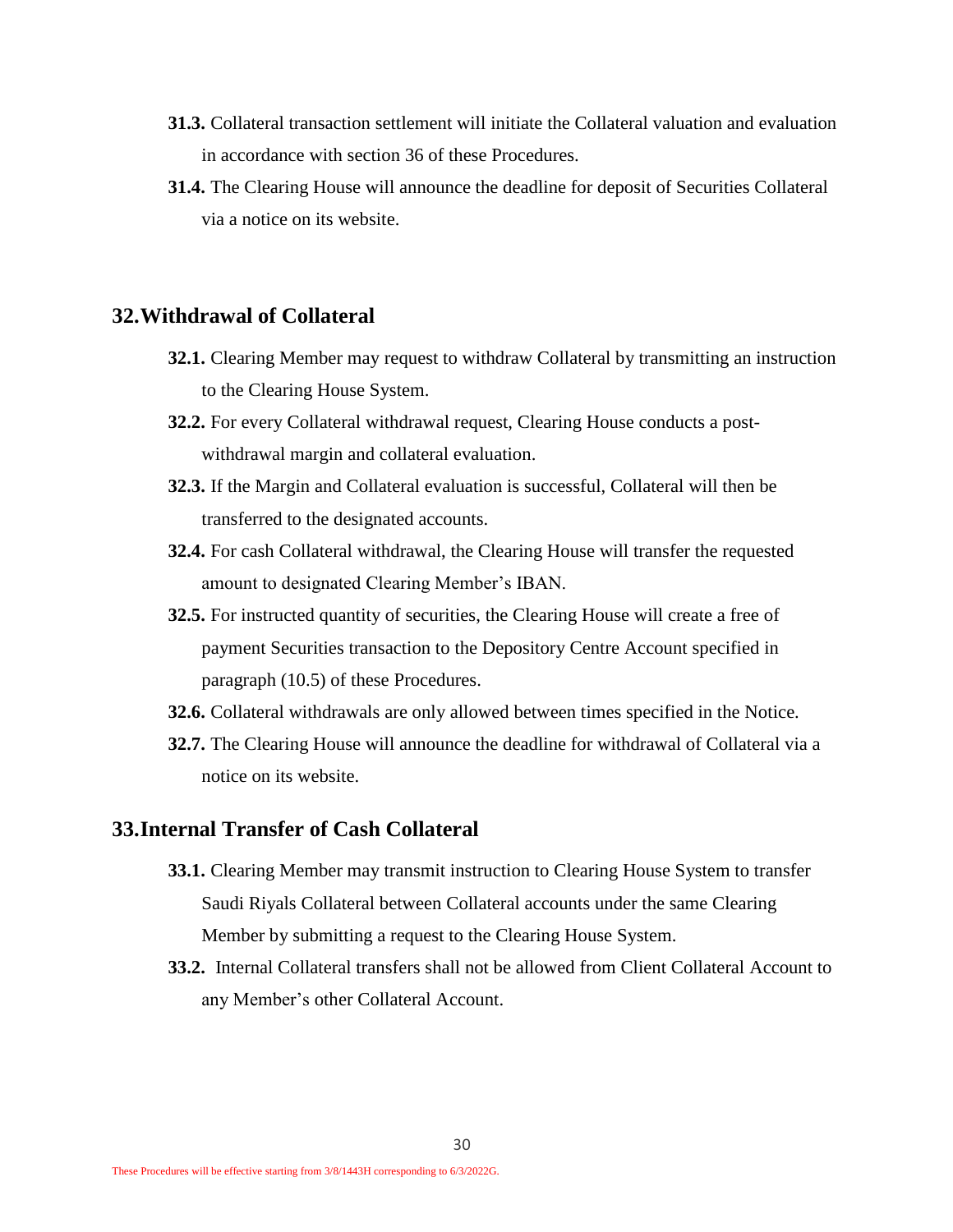#### <span id="page-30-0"></span>**34.Collateral Investment**

- **34.1.** Collateral shall be invested by the Clearing House in accordance with Clearing House investment policy.
- **34.2.** Certain portion of the interest received for the purpose of the investment shall be distributed to the Collateral Accounts.
- **34.3.** Only Saudi Riyals posted as Collateral is eligible to receive interest.
- **34.4.** The Clearing House may set up a minimum daily cash balance that will be subject to interest calculation for the related Collateral Account; Clearing House may set up a minimum accrued interest balance that will be subject to settlement.
- **34.5.** The Clearing Member may choose not to receive interest for certain Collateral Accounts. Clearing Member who does not request any interest for such Collateral Accounts must notify the Clearing House by sending a related form for this purpose.
- **34.6.** Interest payments to the Clearing Member will be distributed on a periodic basis, frequency of which will be clarified in the Notice. The Clearing House will not be liable for any late processing of interest payment.
- **34.7.** In case of an optional corporate action subject to security as a Collateral held by Clearing House, the Clearing House will execute a default option.
- **34.8.** Clearing House will distribute any proceeds received from corporate actions to a Clearing Member, as soon as practicable, if the Clearing House hold the securities subject to the corporate action as the Collateral on a record date. The Clearing House shall not be held liable for any loss or delay caused by third party in processing the payment distribution.

#### <span id="page-30-1"></span>**35.Haircuts**

- **35.1.** The Clearing House shall apply appropriate haircuts to acceptable Collateral in order to reflect the risk that the collateral value may decline in the event of liquidation.
- **35.2.** In determining the haircuts to be applied to the acceptable Collateral, the Clearing House shall use a confidence level of at least 99% and in addition will consider the following criteria: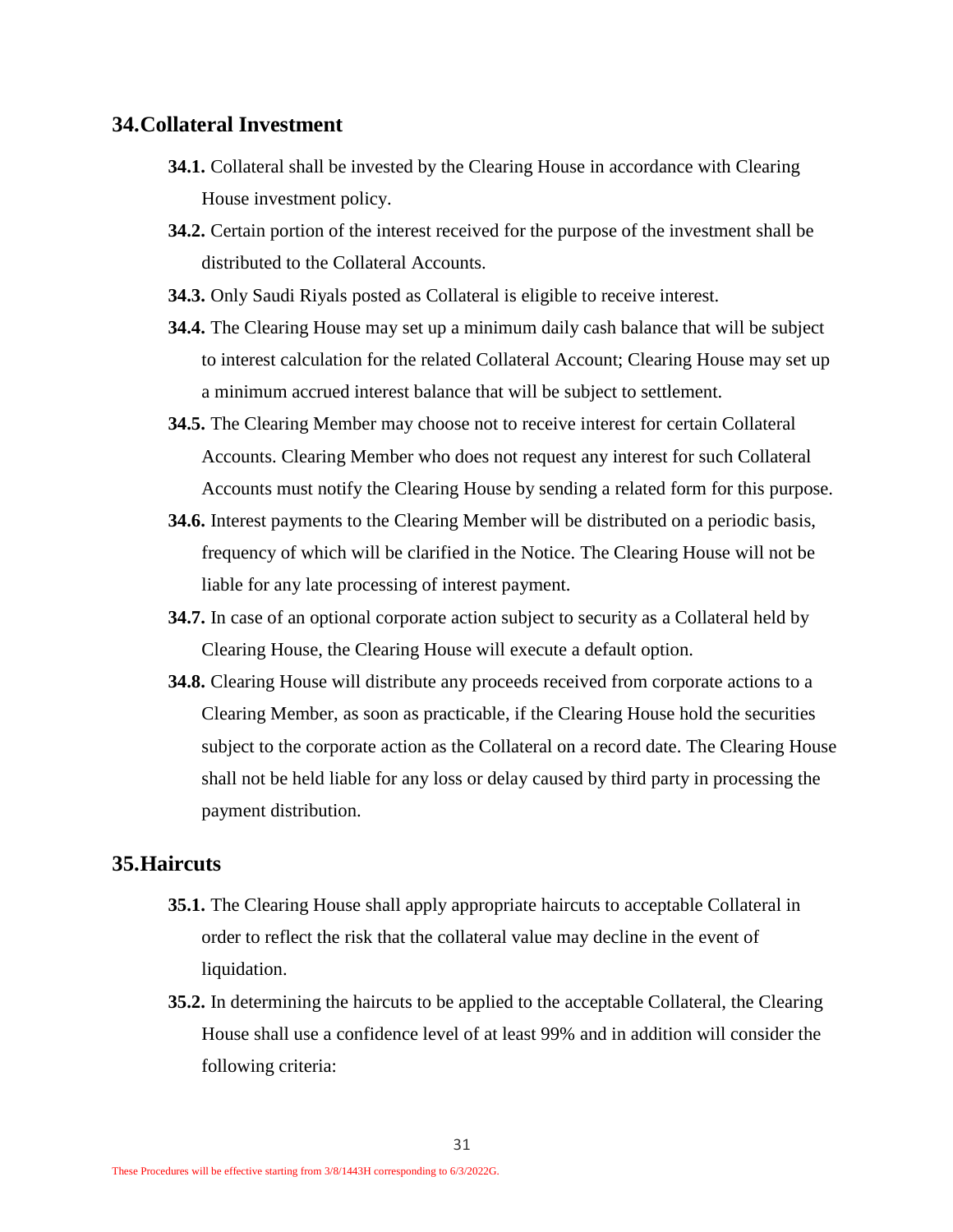- **35.2.1.** Type of asset and level of credit risk associated with such asset based upon an internal assessment carried out by the Clearing House;
- **35.2.2.** The maturity of the asset;
- **35.2.3.** A minimum of 10 years of historical data, where available;
- **35.2.4.** A holding period of at least 2 Days;
- **35.2.5.** Foreign exchange risk, if any.
- **35.3.** The Clearing House will announce the applicable haircuts on acceptable Collateral via a notice on its website.

#### <span id="page-31-0"></span>**36.Collateral Valuation**

- **36.1.** Collateral position is defined by the single Collateral instrument's amount on a single Collateral Account.
- <span id="page-31-4"></span>**36.2.** Collateral values are calculated based on the following calculation process, and the parameters of the calculation will be announced via a notice by the Clearing House:
- **36.2.1.** Clearing House determines the Mark-to-Market value of a Collateral position;
- **36.2.2.** Clearing House applies Haircuts on Mark-to-Market value of a Collateral position;
- **36.2.3.** Clearing House applies individual Security limit by multiplying the limit by the market value of the total Collateral value after applying Haircut;
- <span id="page-31-1"></span>**36.2.4.** Clearing House takes the minimum of the market value of a Security after Haircut and the Security value after the individual Security limit;
- <span id="page-31-2"></span>**36.2.5.** Clearing House determines Collateral group values for each group defined by multiplying the limit with each Collateral group value in the step set out in paragraph [36.2.4](#page-31-1) of these procedures.
- <span id="page-31-3"></span>**36.2.6.** Clearing House takes the minimum of the group value in the steps set out in paragraph [36.2.4](#page-31-1) and [36.2.5](#page-31-2) of these procedures as a single Collateral position Value.
- **36.2.7.** The aggregated value in the step set out in paragraph [36.2.6](#page-31-3) of these procedures makes the total Collateral Value of the corresponding Collateral Account.
- **36.3.** Parameters set out in paragraph [36.2](#page-31-4) of these procedures is applied to each Collateral Account.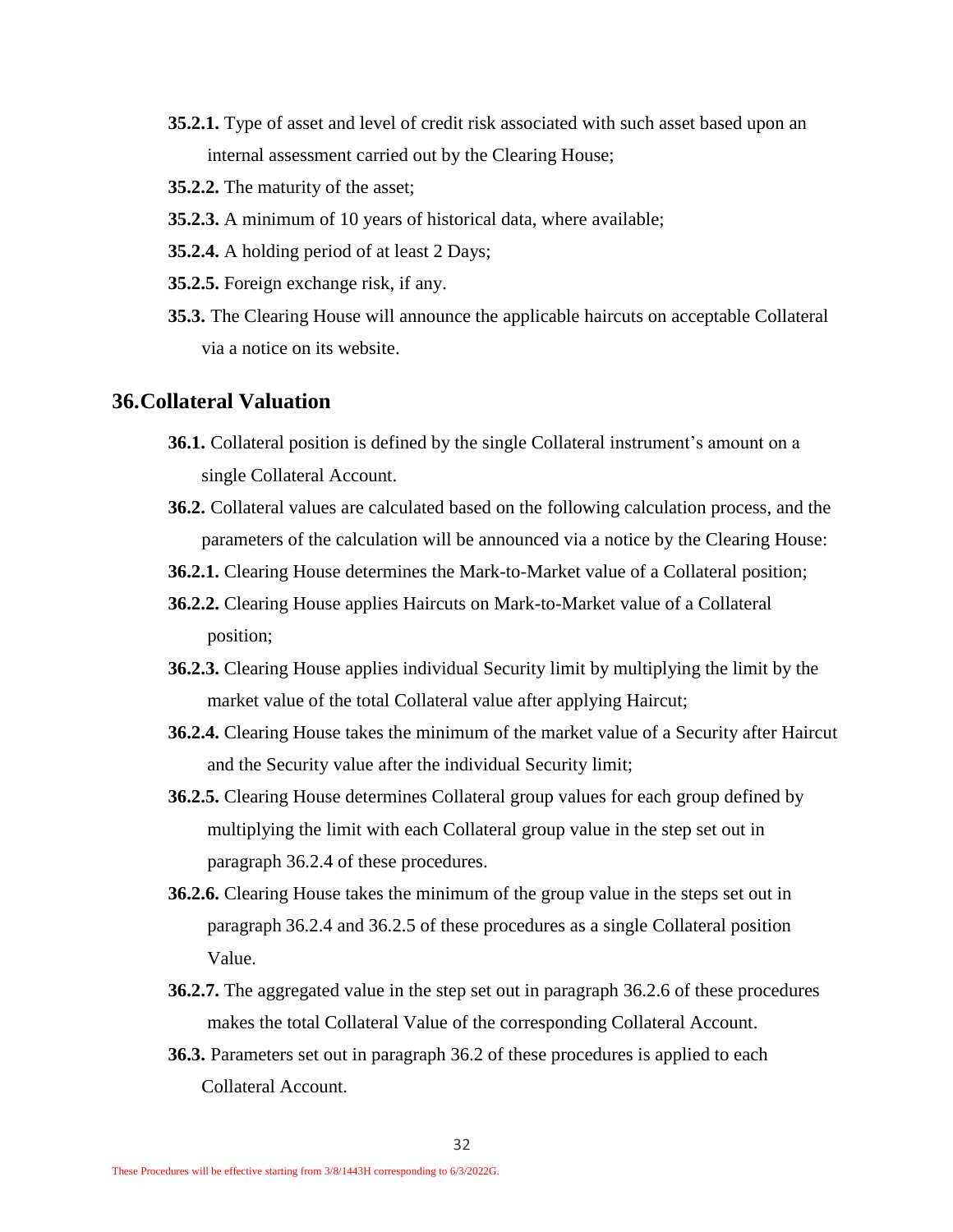- **36.4.** If a Clearing Member is an issuer of the Collateral posted, corresponding Collateral position will be valued as zero.
- **36.5.** Clearing House will value non-eligible Collateral related Collateral positions as zero.
- **36.6.** The Clearing House will announce individual Security limits, valuation group constituents and valuation group limits via a notice on its website.

#### <span id="page-32-0"></span>**37.Collateral Evaluation**

- **37.1.** Collateral evaluation is the process of comparing the value of the provided Collateral valuated within the limits specified under Section (35) and (36) of these Procedure, against the value of the required Collateral, i.e. Margin or Default Fund Requirement.
- **37.2.** The evaluation process runs at pre-determined intervals as determined and communicated by the Clearing House and ad hoc when the Clearing House deems it necessary.
- **37.3.** Where there is a minimum cash Collateral requirement, as specified by the Clearing house, this requirement will be compared with the deposited cash Collateral within the related account during the evaluation process.
- **37.4.** If the evaluated Collateral value is less than the total Margin requirement for an account, that account may be subject to a margin call.
- **37.5.** If the cash Collateral balance is less than the minimum cash requirement, a Margin call for cash may be issued, to be met by cash Collateral.